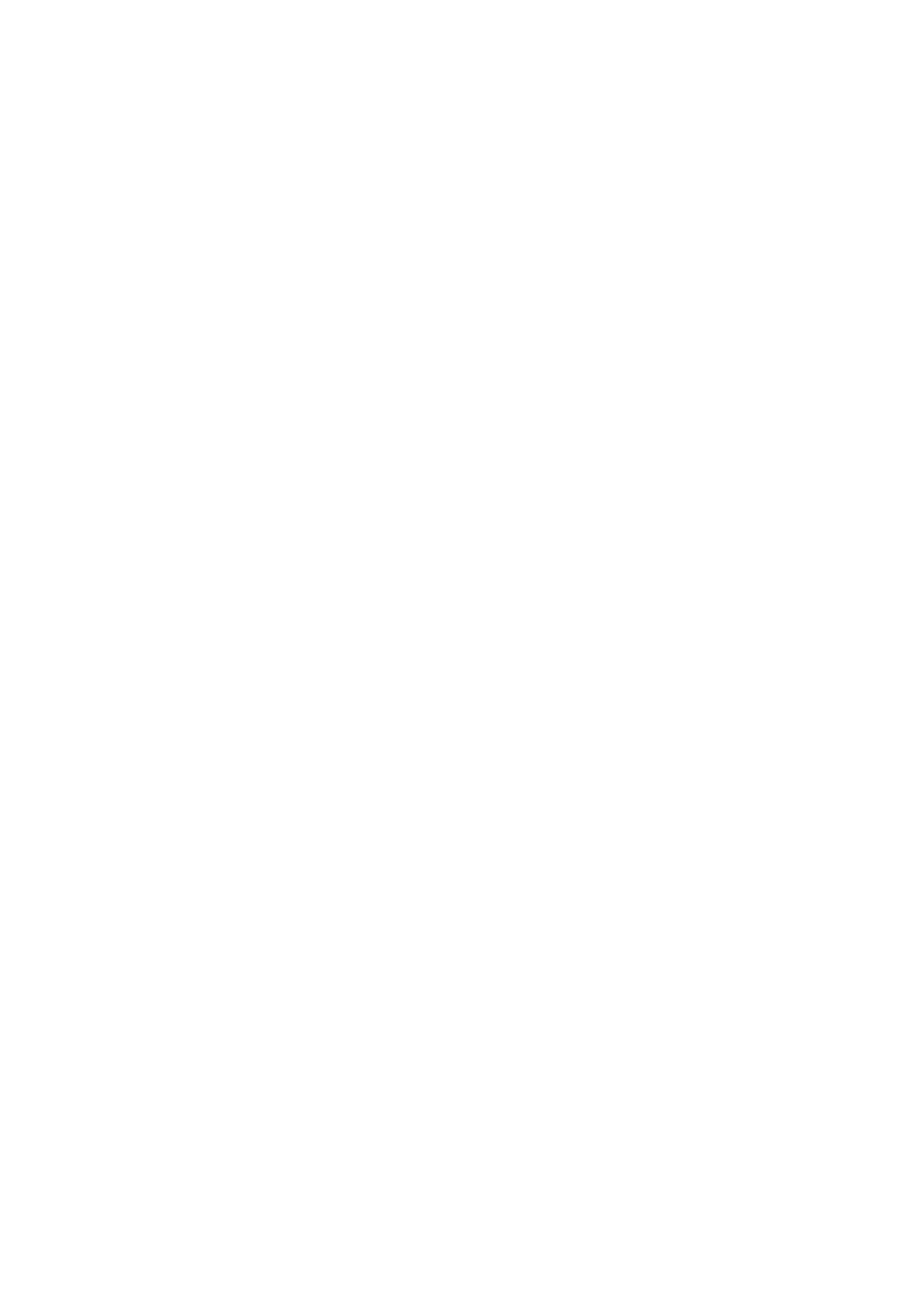Working Paper 128

# **Artisanal Milling of Palm Oil in Cameroon**

Yvonne K. Nchanji Center for International Forestry Research (CIFOR)

Ofundem Tataw Faculty of Science, University of Buea

Raymond N. Nkongho Center for International Forestry Research (CIFOR)

#### Patrice Levang

Institut de Recherche pour le Développement (IRD) Center for International Forestry Research (CIFOR)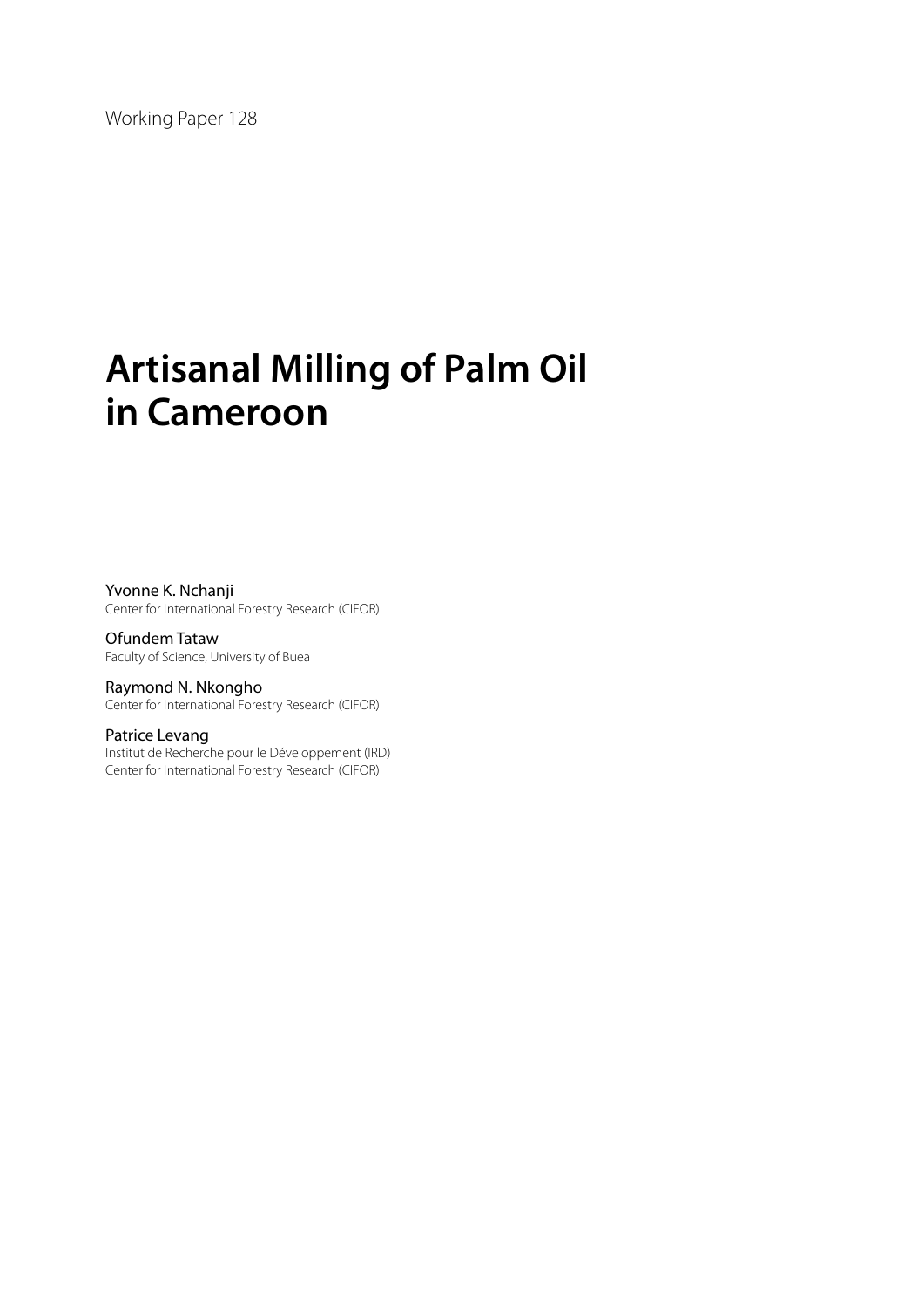Working Paper 128

© 2013 Center for International Forestry Research

Content in this publication is licensed under a Creative Commons Attribution-NonCommercial-NoDerivs 3.0 Unported License http://creativecommons.org/licenses/by-nc-nd/3.0/

Nchanji Y. K., Tataw O, Nkongho R. N. and Levang P. 2013. *Artisanal Milling of Palm Oil in Cameroon*. Working Paper 128. Bogor, Indonesia: CIFOR.

Cover photo by Patrice Levang/IRD and CIFOR *Tournée-tournée* manual palm oil press in Mbongo, Littoral Region

CIFOR Jl. CIFOR, Situ Gede Bogor Barat 16115 Indonesia

T +62 (251) 8622-622 F +62 (251) 8622-100 E cifor@cgiar.org

#### **cifor.org**

We would like to thank all donors who supported this research through their contributions to the CGIAR Fund. For a list of Fund donors please see: https://www.cgiarfund.org/FundDonors

Any views expressed in this book are those of the authors. They do not necessarily represent the views of CIFOR, the editors, the authors' institutions, the financial sponsors or the reviewers.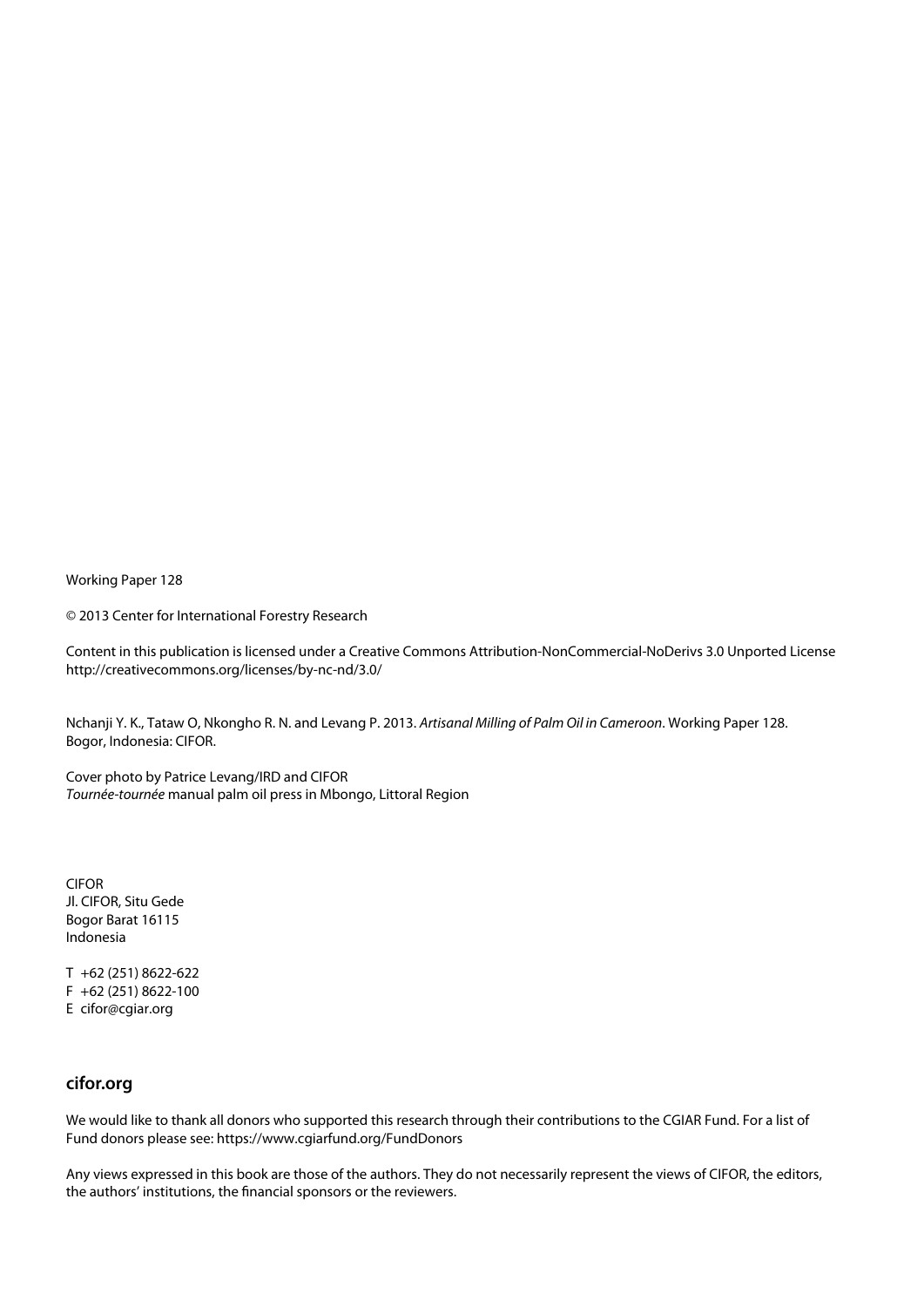# **Contents**

| List of Figures, Pictures and Tables |                                                                                                                                                                                                                                                                                                                                                                                |                                                                                                 |  |  |  |  |
|--------------------------------------|--------------------------------------------------------------------------------------------------------------------------------------------------------------------------------------------------------------------------------------------------------------------------------------------------------------------------------------------------------------------------------|-------------------------------------------------------------------------------------------------|--|--|--|--|
| <b>Abbreviations</b>                 |                                                                                                                                                                                                                                                                                                                                                                                |                                                                                                 |  |  |  |  |
|                                      | Acknowledgments                                                                                                                                                                                                                                                                                                                                                                | V                                                                                               |  |  |  |  |
|                                      | Introduction                                                                                                                                                                                                                                                                                                                                                                   | vi                                                                                              |  |  |  |  |
|                                      | 1. Materials and methods                                                                                                                                                                                                                                                                                                                                                       | $\mathbf{1}$                                                                                    |  |  |  |  |
|                                      | 2. Results and discussion<br>2.1 Small-scale artisanal milling<br>2.2 Processing of fresh fruit bunches (FFBs) into red oil<br>2.3 The production of kernel oil and soap<br>2.4 Commercialization of CPO<br>2.5 Contribution of income to household livelihood<br>2.6 The role of women<br>2.7 Constraints in small scale/artisanal milling of red palm oil<br>2.8 Oil storage | $\mathfrak{Z}$<br>$\overline{\mathbf{3}}$<br>$\overline{3}$<br>16<br>17<br>19<br>19<br>19<br>20 |  |  |  |  |
|                                      | 3. Conclusion and recommendations                                                                                                                                                                                                                                                                                                                                              | 21                                                                                              |  |  |  |  |
|                                      | 4. References                                                                                                                                                                                                                                                                                                                                                                  |                                                                                                 |  |  |  |  |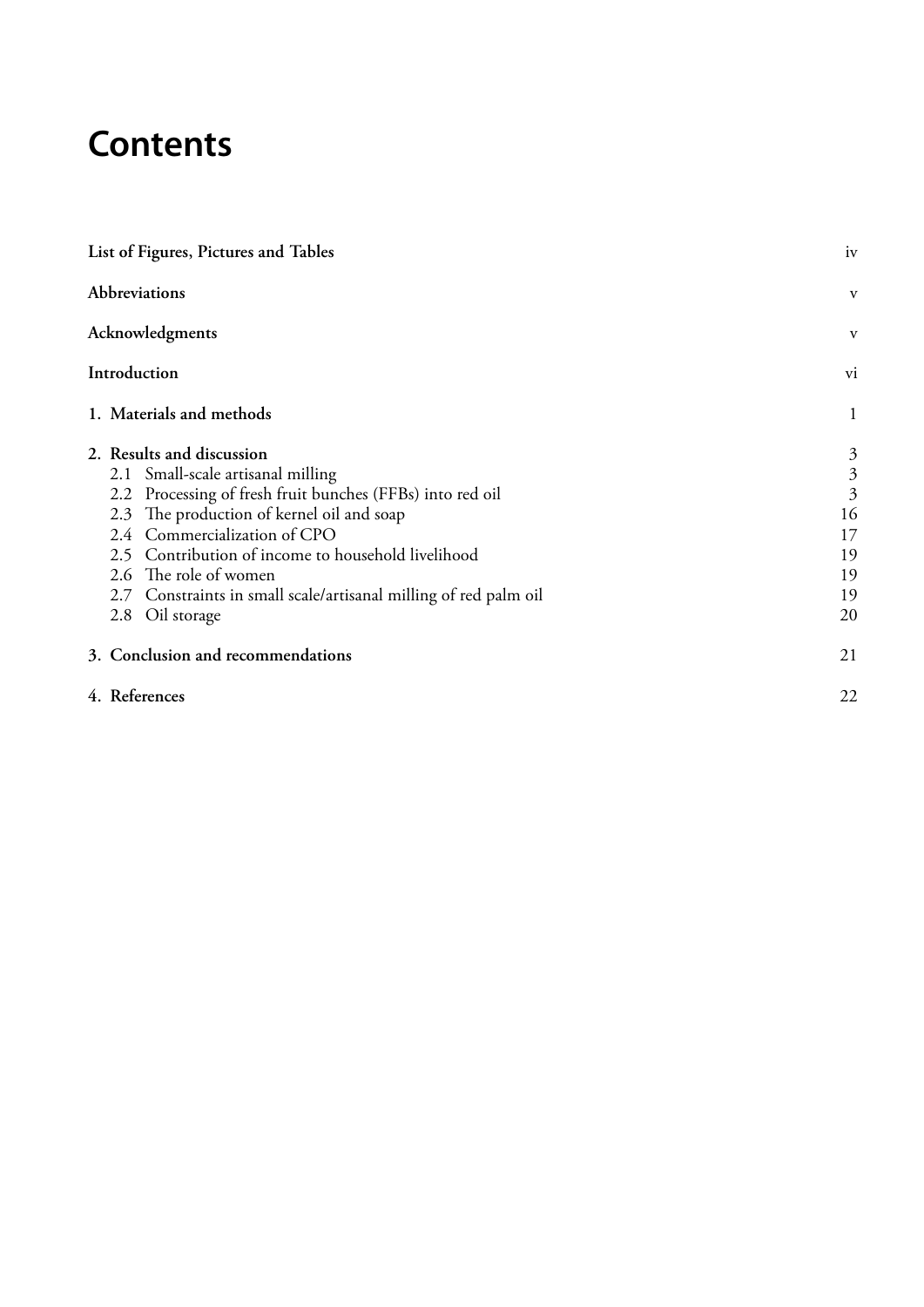# <span id="page-5-0"></span>**List of Figures, Pictures and Tables**

### **Figures**

| 1. Map of Cameroon showing study locations                                             |    |
|----------------------------------------------------------------------------------------|----|
| 2. Schematic representation of milling activities                                      |    |
| 3. Contribution of family and hired labor                                              | 14 |
| 4. Average cost of first and second grades of oil supplied to tertiary buyers (in 20L) |    |

#### **Pictures**

|    | 1. Manual vertical press                                          |    |
|----|-------------------------------------------------------------------|----|
|    | 2. Motorized horizontal press                                     |    |
|    | 3. Combined motorized hydraulic machine and press system          |    |
| 4. | Semi-automated press (side view)                                  |    |
|    | 5. Semi-automated press (side view)                               |    |
|    | 6. In-built metallic drums for CPO clarification                  |    |
|    | 7. Chopped or shredded FFBs                                       | 9  |
|    | 8. Halves of cut FFBs                                             | 9  |
|    | 9. Sieving of palm fruits                                         | 10 |
|    | 10. Crushed material emptied into metallic cage                   | 11 |
|    | 11. Crushed material pressed to extract RPO using hydraulic press | 11 |
|    | 12. RPO directed into well built-in hole                          | 11 |
|    | 13. RPO filled into containers                                    | 12 |
|    | 14. Fiber-kernel separator                                        | 16 |
|    | 15. Loaded bags of palm kernel                                    | 16 |
|    | 16. Local soap produced from palm oil.                            | 17 |
|    | 17. Palm oil retailer                                             | 17 |

#### **Tables**

| 6  |
|----|
| 13 |
|    |
| 14 |
| 15 |
| 18 |
|    |
| 19 |
|    |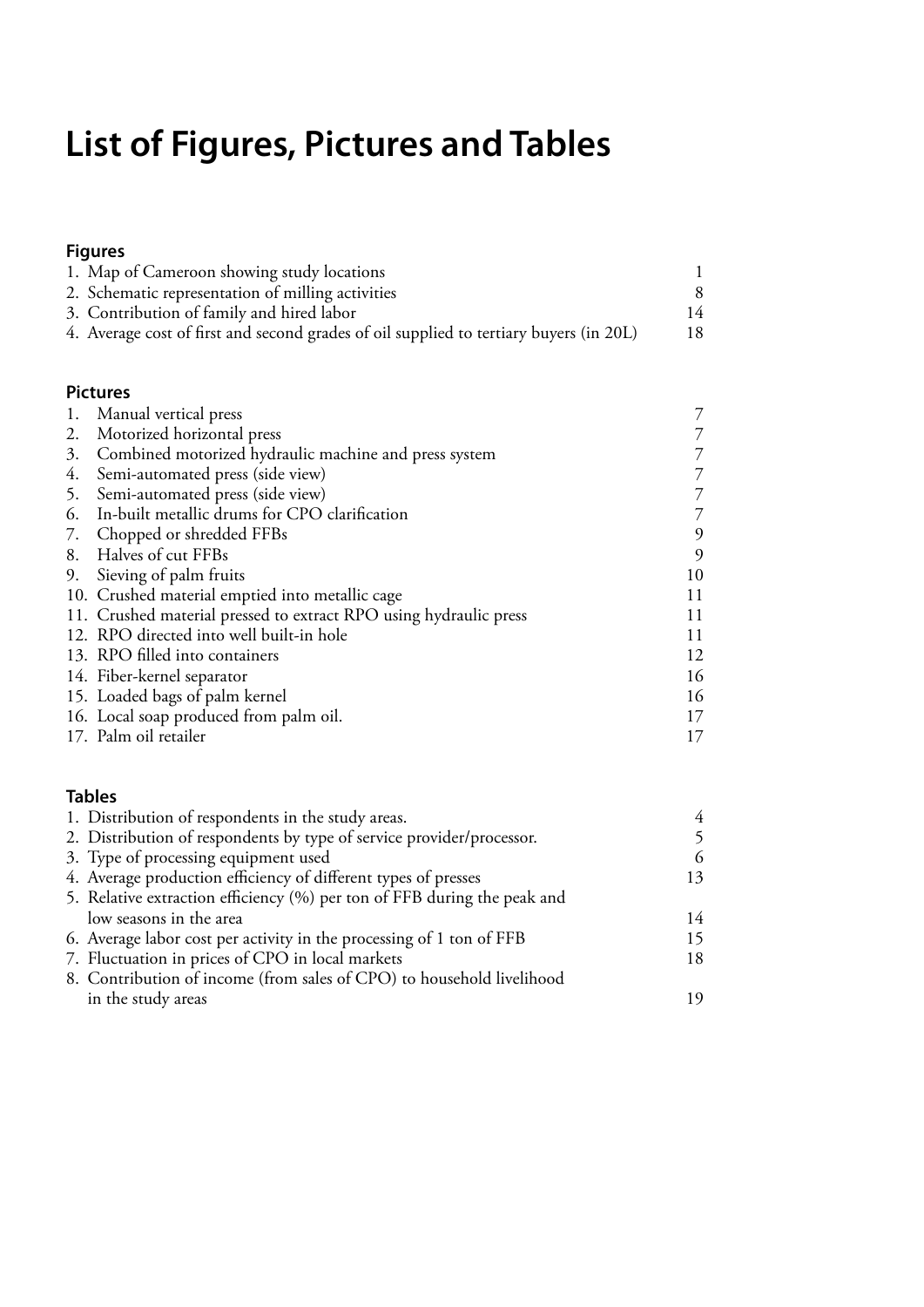## <span id="page-6-0"></span>**Abbreviations**

| <b>CIFOR</b>   | Centre for International Forestry Research                       |
|----------------|------------------------------------------------------------------|
| <b>CIG</b>     | Common initiative group                                          |
| <b>CPO</b>     | Crude palm oil                                                   |
| <b>CR</b>      | Centre region                                                    |
| DO             | Divisional officer                                               |
| <b>DTP</b>     | Dura, tenera and pisifera                                        |
| EFB            | Empty fruit bunch                                                |
| FAO            | Food and Agriculture Organization of the United Nations          |
| <b>FCFA</b>    | Franc de la Communauté Financière Africaine                      |
| <b>FFA</b>     | Free fatty acid                                                  |
| <b>FFB</b>     | Fresh fruit bunch                                                |
| HP             | Hydraulic press                                                  |
| Ha             | Hectare                                                          |
| <b>LR</b>      | Littoral Region                                                  |
| <b>MINADER</b> | Ministry of Agriculture and Rural Development                    |
| <b>MINEPIA</b> | Ministry of Fisheries, Animal Industries and Veterinary Medicine |
| <b>MINFOF</b>  | Ministry of Forestry and Wildlife                                |
| NGO            | Non Governmental Organization                                    |
| <b>OPP</b>     | Oil palm plantation                                              |
| PAMOL          | Pamol Plantations limited                                        |
| POM            | Palm oil mill                                                    |
| POP            | Palm oil processing                                              |
| PV             | Plantations villageoises (small- and medium-sized holdings)      |
| <b>SDO</b>     | Senior Divisional Officer                                        |
| SGSOC          | Sithe Global Sustainable Oils Cameroon                           |
| SН             | Smallholder                                                      |

# **Acknowledgments**

The authors want to thank all planters, millers and traders who devoted their time to answer our questions. Special thanks to Mr. Emmanuel Ngom for his comments and suggestions on earlier versions of this report.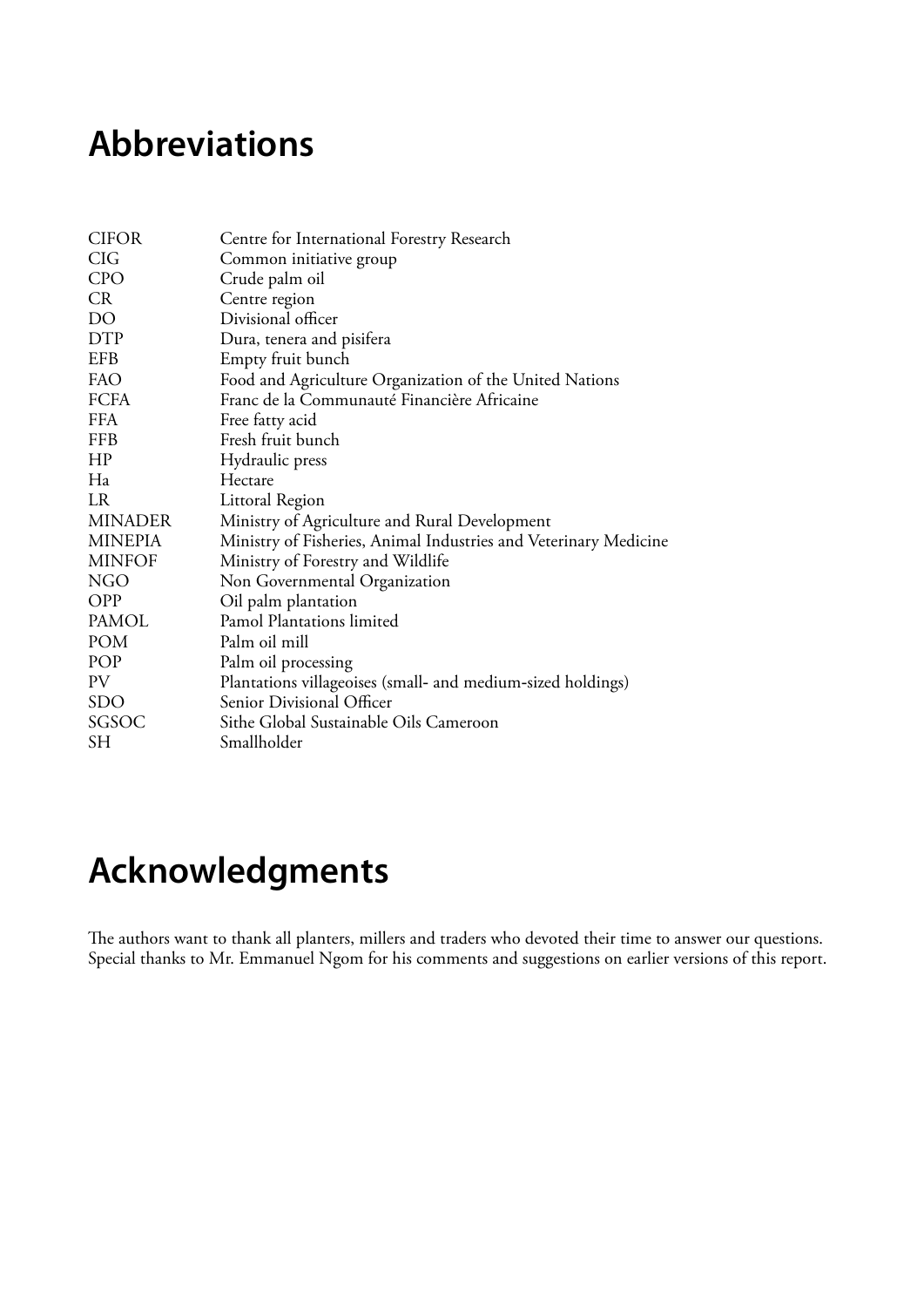### <span id="page-7-0"></span>**Introduction**

The oil palm (*Elæis guineensis* Jacq.) is a perennial tree crop of the Arecaceae family (Rieger 2012). It is native to the countries bordering the Gulf of Guinea (Hoyle and Levang 2012), with the main belts running through the southern latitudes of Cameroon, Ivory Coast, Ghana, Liberia, Nigeria, Sierra Leone and into the equatorial region of Angola and Congo (Bakoume and Mahbob 2006; Carrere 2006). In the wild, the oil palm fruit occurs in two forms, termed *dura* (with a large kernel) and *pisifera*  (having no shell and yet sterile). *Tenera* is a hybrid from dura and pisifera, and the most cultivated variety because it produces fruits with higher oil content (Rieger 2012). It is the preferred commercial variety cultivated by agro-industries in Cameroon and smallholders close to the agro-industrial areas (Hoyle and Levang 2012).

Processing oil-palm fruits for edible oil has been practised in Africa for thousands of years, and the highly colored and flavored oil produced is an essential ingredient in much of traditional West African cuisine. This crop is versatile and its products [such as palm oil, sauces, soap, wine, fertilizer (ashes), roofing (leaves), building material (trunk), medicines (roots)] are of great economic value in West and Central Africa (Carrere 2010; Ibitoye et al. 2011). For centuries, oil palm has provided local communities with a large number of benefits. Its primary purpose until now has been the extraction of palm oil (from the flesh of the oil palm fruit) and palm kernel oil (from its kernel or seed) for the production of edible and industrial oils (Carrere 2006). Palm kernel waste (after the oil has been extracted) is also used as animal feed and in co-firing in electricity generation. The palm oil industry is worth at least USD 20 billion annually (Hoyle and Levang 2012).

The production of palm oil can be grouped into traditional (artisanal) and industrial milling (Carrere 2010). Modern processing of oil-palm fruit bunches into edible oil (CPO) may be categorized into traditional methods, small-scale mechanical units, medium-scale mills and large industrial mills depending on the degree of complexity. In Cameroon, the production is stratified in three

sectors: an agro-industrial sector, smallholders (SH) in contract with agro-industries and a traditional independent artisanal sector (Bakoume et al. 2002). The traditional process is simple, but tedious and rather inefficient.

Red or Crude palm oil (CPO) is an important source of vitamin A (Atinmo and Bakre 2003) obtained from the transformation of loose palm nuts. The process entails activities that provide many job opportunities to rural people at different levels (skilled and unskilled, formal and informal). This helps in income generation and poverty reduction in the rural setting. The women are involved in different stages of production and commercialization of CPO to assist in the upkeep of their families (Ibeckwe 2008).

Cameroon is ranked the world's 13th largest producer of palm oil. In 2010, it was estimated that Cameroon produced 230,000 tons annually (MINADER, pers. com). Oil palm production in Cameroon increased following the drop in the prices of cocoa and coffee in the early 1990s, which at that time were the major commercial farming crops in the country. This caused many smallholders in the ecologically suitable areas to switch to planting oil palm (Ngando et al. 2011). This is further illustrated by the fact that the purchase of germinated oil palm seeds (chitted nuts) by smalland medium-sized farmers at the Centre for Oil Palm Research at La Dibamba (Cameroon) rose from 20% of the total production in 1996 to an average of 60% during the past 10 years. It is thus estimated that about 5,000 ha of oil palm were planted by smalland medium-sized farmers each year during the last decade, making a total of about 90,000 ha for the non-industrial palm grove in Cameroon (Bakoume and Mahbob 2006). This increase in the number of oil palm smallholders and oil palm plantations has equally resulted in an increase in the number of artisanal oil palm presses in the palm oil production basins in Cameroon. The upsurge has been more in communities around the oil palm agro-industrial corporations of SOCAPALM, CDC and PAMOL Plc, probably initiated by the operations of the corporations.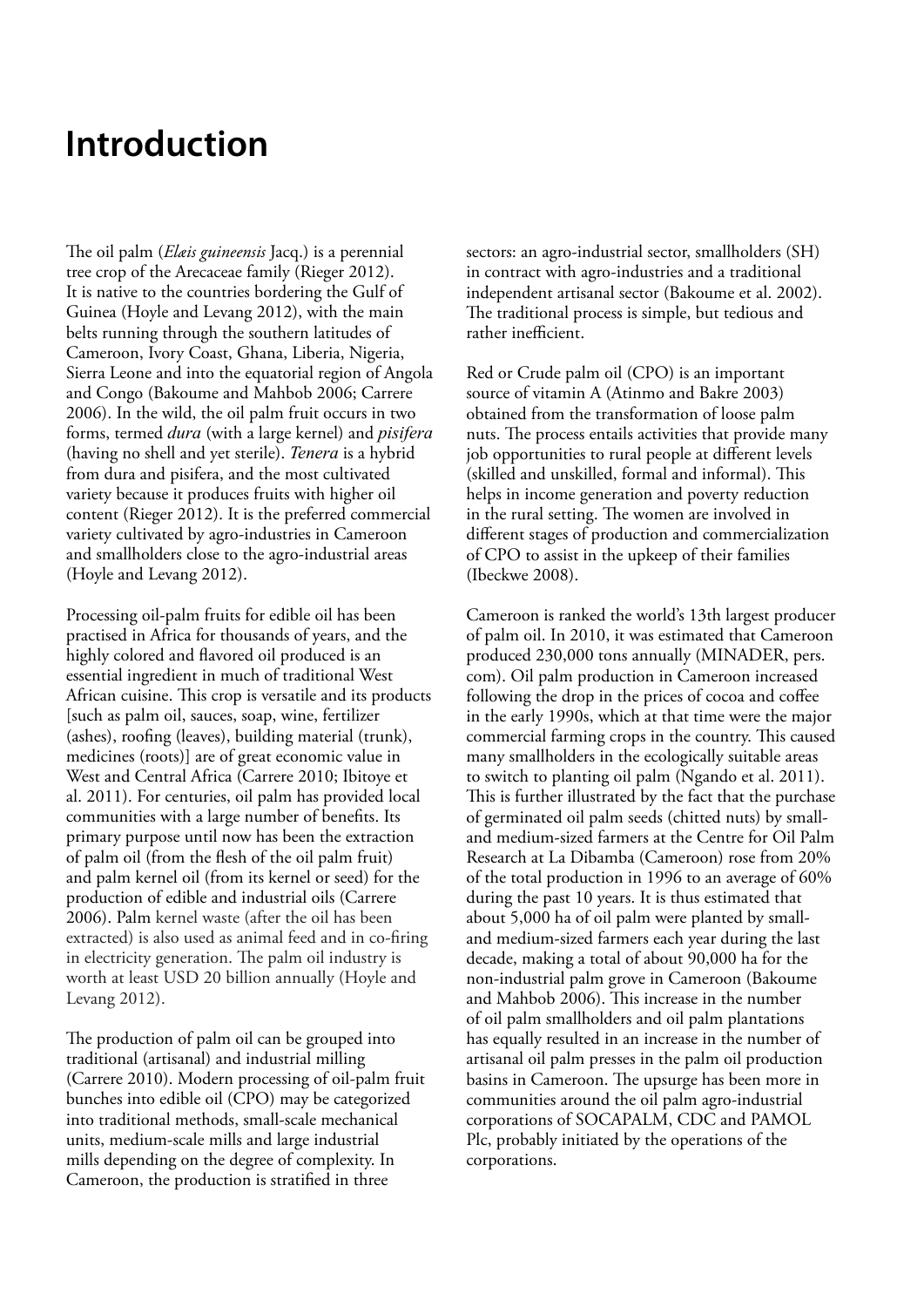The present survey has two main objectives:

• To investigate the artisanal processing of fresh fruit bunches (FFB) into red oil and the processing of the kernel into kernel oil.

More specifically to

- determine those involved in artisanal palm oil processing
- identify the different types of artisanal palm oil presses in the production basins
- describe each processing type (value chain) and the relative advantage of one type over the other (with respect to time, quantity of oil/ton FFB or extraction efficiency and quality control methods put in place)
- assess the return to labor, milling charge and contribution to income for each type of oil palm mill
- determine those involved in the processing of kernel into kernel oil and the production of local soap and by-products, and describe the methods and profit margins in this type of business.
- To investigate the commercialization of CPO in domestic markets.

#### More specifically to

- identify those involved in the sale of CPO in domestic markets
- describe the market chains artisanal or informal (wholesalers and retailers alike) and industry
- describe the fluctuation in the prices of a liter of CPO in the local market over the years in village, town and city
- assess the contribution of income generated from sales of CPO to household livelihood.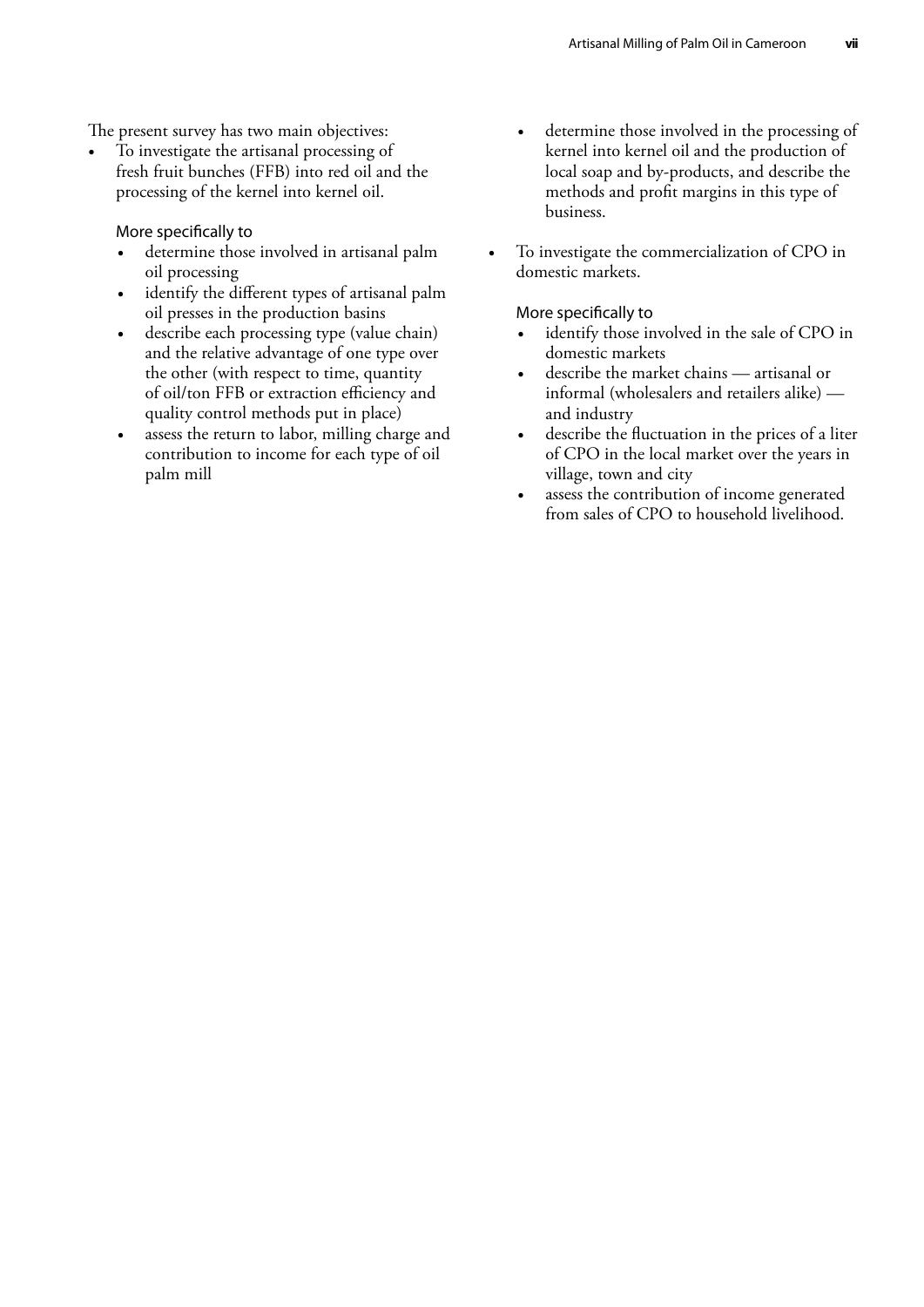### <span id="page-9-0"></span>**1. Materials and methods**

This study was carried out in three major palm oil basins in Cameroon located around the oil palm agro-industrial zones of Eseka, Lobe and Dibombari, respectively in Centre, South-West and Littoral regions of the Republic of Cameroon.

These regions meet the required biophysical conditions for the growth and development of oil palm. These conditions as put forth by Better Crops International (1999) include:

- High temperatures all year round, between 25- 28° C.
- Sufficient sunshine: At least five hours of sun per day.
- High precipitation: Evenly distributed rainfall  $1,800 - 2,400$  mm/year without dry spells for more than 90 days; higher rainfall can be tolerated as long as soils are well drained.
- Soils: Oil palm prefers rich, free-draining soils, but can also adapt to poor soils with adequate use of fertilizer.
- Low altitude: Ideally below 500m asl.

Agriculture, including palm oil milling, is the predominant economic activity in these regions and serves as the main source of livelihood for over 90% of the population. This study was carried out for two months that is, one month of field work and data collection, and another for data analysis and reporting. Secondary data (literature review), interviews, field observations and survey methods were applied in order to obtain the required information.



**Figure 1. Map of Cameroon showing study locations**

CROKOm 2018 M.S. Farkes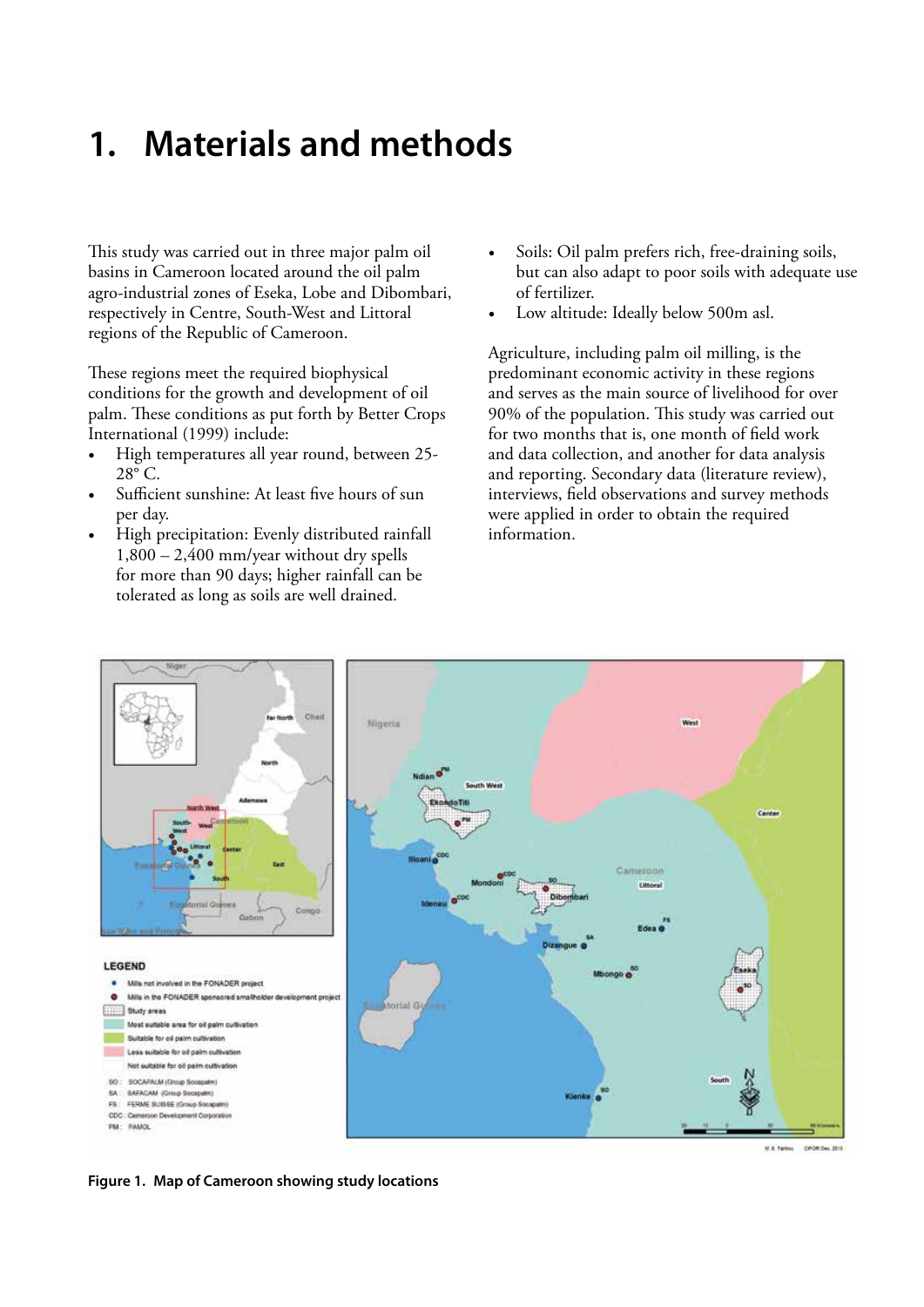During the field survey, the representative agroindustrial corporation of the area was visited and the objectives of the study discussed with a contact person in charge of smallholders in the environment. The villages to be surveyed were systematically selected based on the availability of palm oil mills, smallholders and intermediaries. Structured and semi-structured interviews were conducted to randomly selected respondents in the villages within the areas.

Questionnaires were administered to at least 50 respondents in each zone, ranging from owners and/or managers of artisanal oil palm mills to smallholders and intermediaries (men, women and youths) who take part in the transformation and commercialization of red palm oil (RPO) in the respective areas. Informal interviews were also conducted with women/men who buy and sell palm oil in local markets. Information was also obtained through observation, dialogue and listening. Photographs of the different types of presses, and milling activities with labor, were taken in the different zones.

Data collection sheets were prepared in accordance with the main and specific objectives of the study. Information obtained from the questionnaires was transmitted into a database for eventual analysis using Microsoft Excel 2010. Descriptive statistics was applied with use of tables, frequencies and bar charts.

The net returns (NR) were calculated as:  $NR = TR - TC$ 

Where, TR =  $P_i Q_i$ , and TC =  $\sum_{1=0}^{n} P_{xi} X_i$ 

NR is the net return, TR, total revenue from sales per ton of palm oil produced, *Pi* , price per ton of oil, *Qi*, quantity of sales made, TC, total cost of operation per ton of oil produced,  $P_{xi}$  = the price of the i<sup>th</sup> input, and  $X_i^i$  is the i<sup>th</sup> input. (Ross et al. 2001).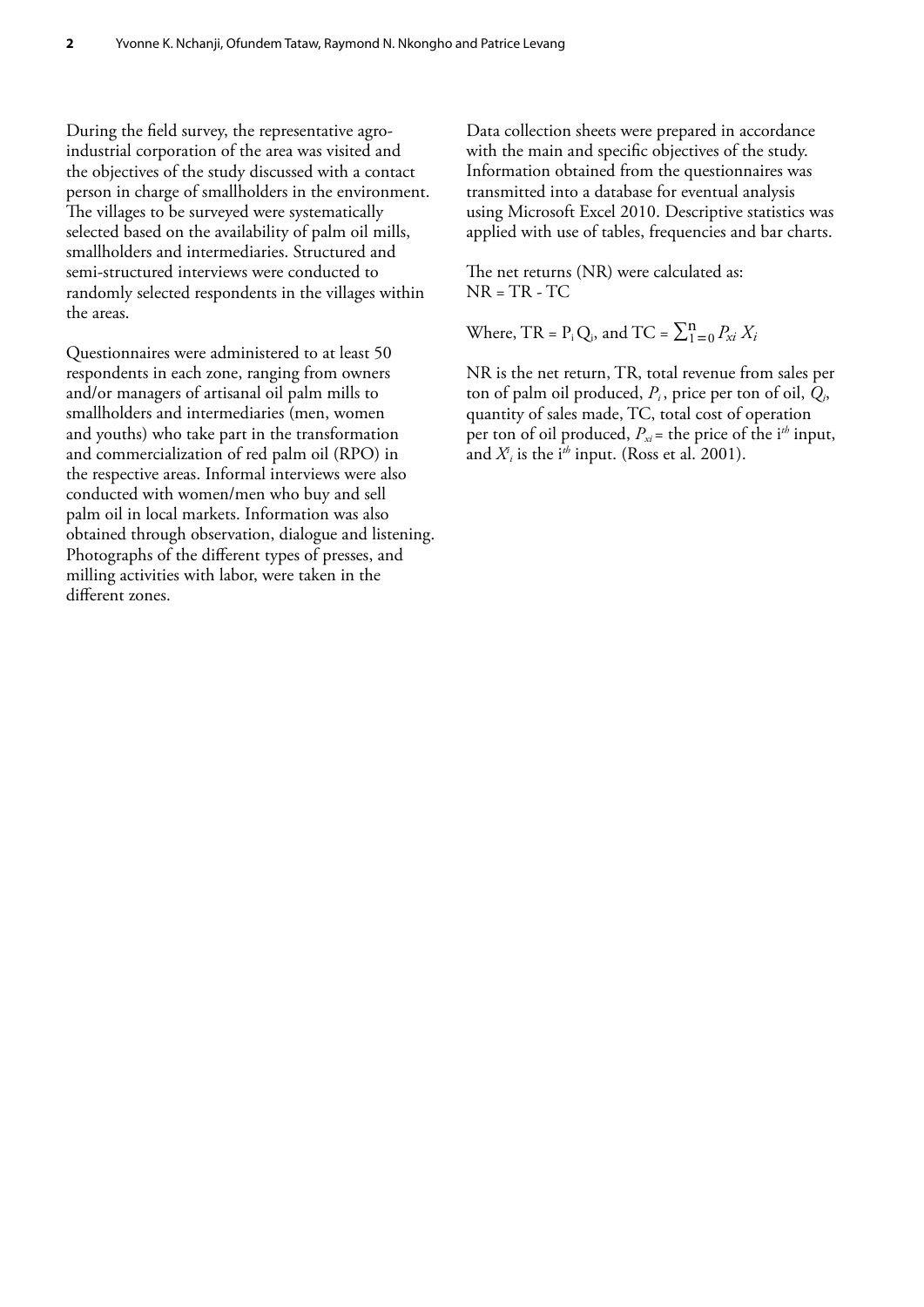### <span id="page-11-0"></span>**2. Results and discussion**

#### **2.1 Small-scale artisanal milling**

Before the advent of artisanal mills/presses, smallholders had local/wild varieties that they processed using traditional methods, either by pounding cooked fruits in large wooden or concrete mortars with wooden pestles or by foot-trampling the cooked but cold fruits in specially constructed wooden troughs. The oil was extracted by pressing the pounded nuts with the aid of a bag and a stick.

The agro-industrial corporations later introduced the improved variety wherein the smallholders had an agreement to supply their produce to them at a cost that varied with the area and corporation. As time went on, production increased and often the corporation could not meet up with the processing of all FFBs from smallholder farms. This occurred because accessibility to some farms also hindered transportation. Moreover, the administrative procedures put forth to accept FFBs and pay for the product delivered were considered inappropriate and too slow by the smallholders. The tonnage was reduced at the weighing bridge of the corporation either because the FFBs were too bruised, not yet mature or rotten. It became a cause for concern to the smallholders and they devised a means to curb the losses and generate more income from processing of FFBs to palm oil. It was based on this precept that they resorted to artisanal transformation of FFBs to crude palm oil.

Two distinct palm-oil production seasons were recorded: peak and low. The peak season ranged from February to May, and low season from June through January. Triangulation from the respondents revealed a transition period from low to peak season, which some smallholders described as mid-peak. Taking the mid-peak season into consideration, the peak season was recorded from February to May, low season from June to September and the transition or mid-peak season from October to January.

#### **2.2 Processing of fresh fruit bunches (FFBs) into red oil**

#### **Those involved in artisanal palm oil processing**

The personal information and type of service provided by respondents indicated a trend of those involved in artisanal palm oil processing (POP) in the study area.

*Gender*: More men are involved in artisanal milling than women in all areas. In Eseka, up to 20% of women had an oil palm plantation (OPP) or a palm oil mill (POM). In Lobe and Dibombari, less than 20% of the women were involved in artisanal milling. Women were limited by land tenure and acquisition rights to own a plantation, as well as by capital and skills needed to own and manage activities in palm oil mills.

*Age group:* A greater percentage of the respondents were within the age range of 31–40 and 41–50 years. This illustrates that it is a business for the active population.

*Education:* The levels of education were basically primary school leavers and junior high school drop outs. Information from the respondents with high school and university certificates showed that over 90% of them use the business as a means to raise capital for further studies or to travel abroad. Good management of the OPP and POM requires education to aid in transfer of improved practices in palm oil production (Ibitoye et al. 2011).

*Marital status*: At least 70% of the respondents in the area were married and had their families actively participating in the processing of red palm oil. Unlike singles/bachelors, the married people had their families as immediate source of labor. In Eseka and Dibombari, family members were involved in all stages of the milling activities whereas in Lobe, hired labor was dominant.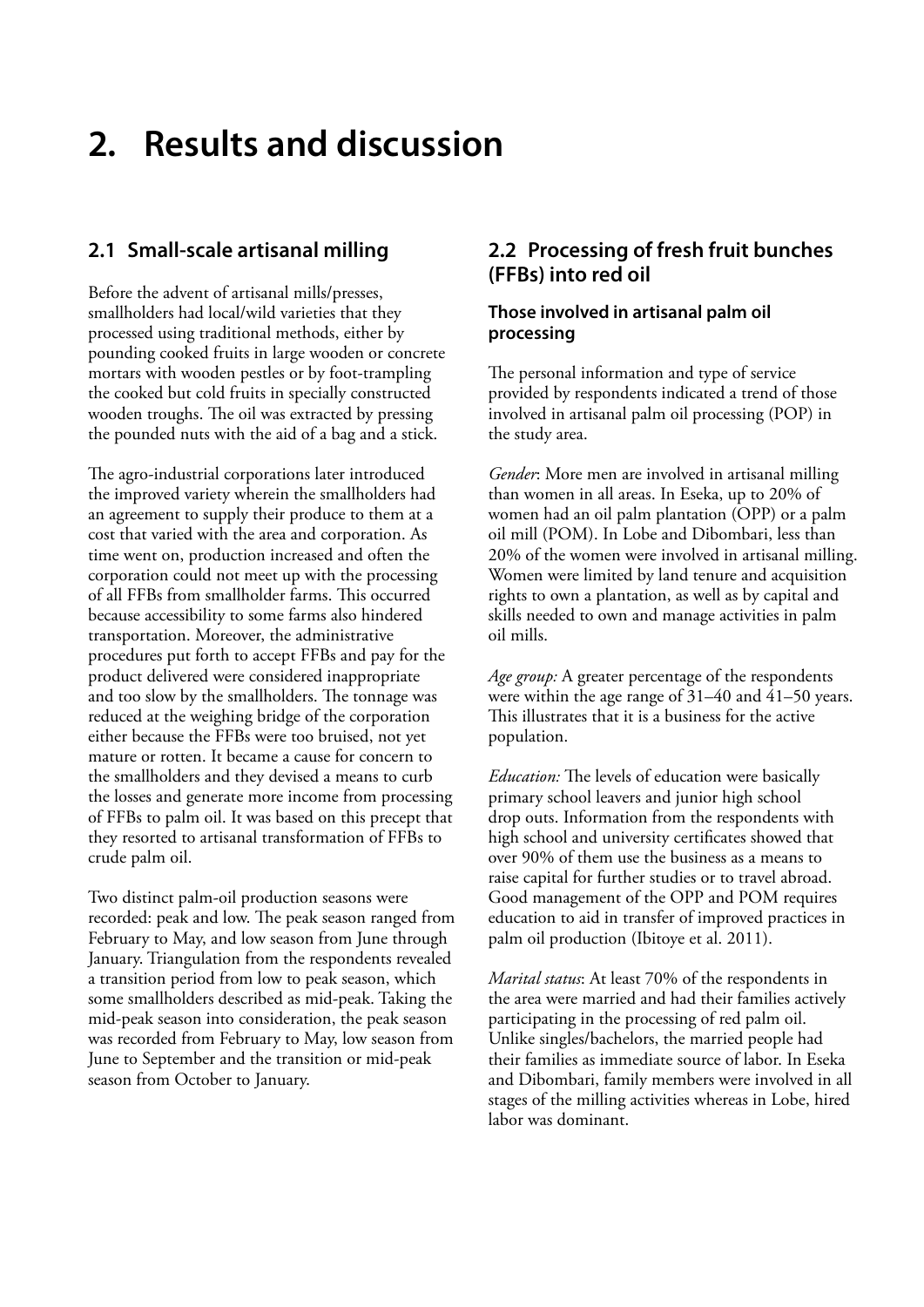|                             | Percentage of respondents per area |                |                |  |  |  |  |
|-----------------------------|------------------------------------|----------------|----------------|--|--|--|--|
| <b>Variables</b>            | Eseka                              | Lobe           | Dibombari      |  |  |  |  |
| Gender                      |                                    |                |                |  |  |  |  |
| Male                        | 78                                 | 86             | 86             |  |  |  |  |
| Female                      | 22                                 | 14             | 14             |  |  |  |  |
| Age group                   |                                    |                |                |  |  |  |  |
| $\leq 30$                   | 22                                 | 20             | 18             |  |  |  |  |
| $31 - 40$                   | 28                                 | 28             | 32             |  |  |  |  |
| $41 - 50$                   | 24                                 | 30             | 32             |  |  |  |  |
| $51 - 60$                   | 8                                  | 10             | 8              |  |  |  |  |
| >60                         | 18                                 | 12             | 10             |  |  |  |  |
| <b>Average ages (years)</b> | 43.4                               | 43             | 41.2           |  |  |  |  |
| <b>Ethnic group</b>         |                                    |                |                |  |  |  |  |
| Native                      | 94                                 | 32             | 76             |  |  |  |  |
| Non-native                  | 6                                  | 68             | 24             |  |  |  |  |
| <b>Level of education</b>   |                                    |                |                |  |  |  |  |
| None                        | 4                                  | $\pmb{0}$      | $\overline{2}$ |  |  |  |  |
| Primary                     | 36                                 | 40             | 3              |  |  |  |  |
| Junior high school          | 38                                 | 36             | 42             |  |  |  |  |
| High school                 | 14                                 | 16             | 14             |  |  |  |  |
| University                  | 8                                  | 8              | 12             |  |  |  |  |
| <b>Marital status</b>       |                                    |                |                |  |  |  |  |
| Single                      | 20                                 | 14             | 28             |  |  |  |  |
| Married                     | 78                                 | 78             | 70             |  |  |  |  |
| Widow(er)                   | $\pmb{0}$                          | 6              | $\overline{2}$ |  |  |  |  |
| Divorcee                    | $\overline{2}$                     | $\overline{2}$ | 0              |  |  |  |  |

|  |  | Table 1. Distribution of respondents in the study areas. |  |  |
|--|--|----------------------------------------------------------|--|--|
|--|--|----------------------------------------------------------|--|--|

Source: Field survey, 2012

*Ethnic group:* The indigenes in the study area are: Bassa in Eseka, Balondo (Oroko) in Lobe and Ahbor (Douala) in Dibombari. In Eseka and Dibombari areas, milling of red palm oil is dominated by natives and in Lobe by non-natives. They get involved in ownership of oil palm plantations, palm oil mills, buying of FFBs from other smallholders, hiring of labor to process FFBs/loosed nuts and sales of CPO.

Also, in Eseka, women have the same access to land for establishment of oil palm plantation and/or palm oil mill as the men though these rights were limited to natives only. The customary rights in this area did not prohibit indigenous women from owning/ inheriting land, but did not grant access to land to non-indigenes. In Lobe and Dibombari zones, natives and non-natives alike had access to land for various uses provided they are financially viable and meet up with the conditions put forth by the traditional council.

#### **Type of service providers/processors**

*Mill owner only:* Those who own palm oil mills and either employ or do not employ a manager.

*Mill manager only:* Those who do not have a mill but have been hired/employed by the owner or common initiative group (CIG) to manage the POM.

*Smallholder (SH) only*: Owners of oil palm plantations (OPP). They neither own a POM nor buy FFBs. They process only fruits from their farms and pay mill charges.

*Intermediary only*: Men, women or youths who buy FFBs from SHs and process. Do not own a POM or OPP.

*Mill owner and smallholder*: Those who own mills and also have OPP.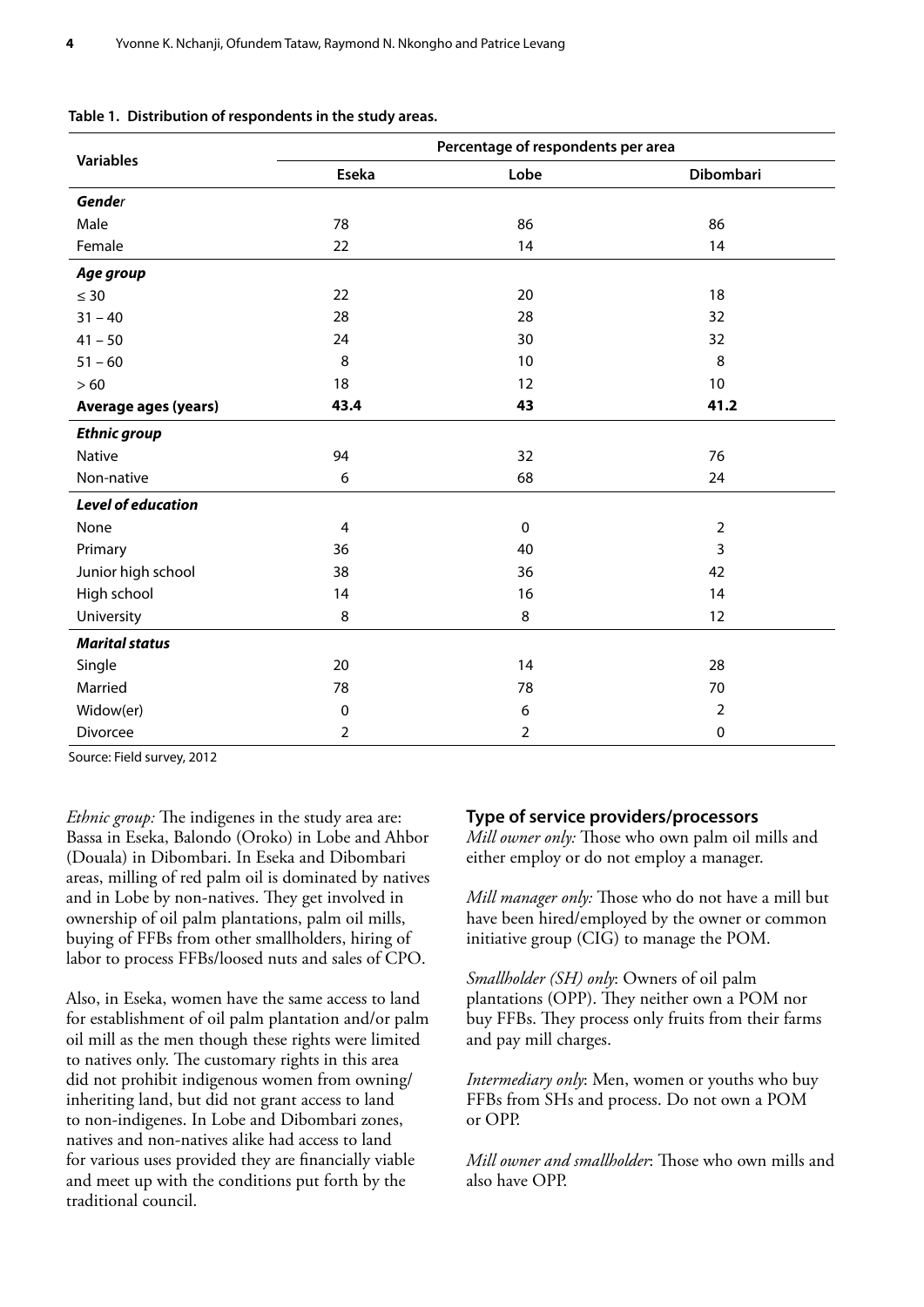*Mill owner, smallholder and intermediary:* Those who own POMs, OPPs and also buy FFBs from other smallholders.

*Mill manager and smallholder*: Those hired by a POM owner to manage the mill. They also have an OPP.

*Mill manager and intermediary*: Those hired by a POM owner to manage the mill. They also buy FFBs from SHs to process.

*Mill manager, smallholder and intermediary:* SHs with OPP, hired by a POM owner to manage his mill. They also buy FFBs from other SHs to process.

*Smallholder and intermediary:* A smallholder with OPP who buys FFBs from other SHs in addition to his/her harvests to process, but neither owns nor manages a POM.

The distribution of the service providers are represented in Table 2.

Mill managers and smallholders were the dominant service providers in the study area with a frequency of 34 respondents. The degree of complexity in palm oil processing in Eseka is limited with manual press dominating the POMs and few motorized presses. As such, mill owners are virtually the smallholders in

the area. In Lobe and Dibombari, managers are hired to assist in the POM and owners get involved in farming, intermediary businesses and other incomegenerating activities.

#### **Types of artisanal palm oil presses**

There are two distinct methods of extracting oil from the digested material. The "dry method" uses mechanical presses and the "wet" method uses hot water to leach out the oil. The objective of the "dry" method is to squeeze the oil out of a mixture of oil, moisture, fiber and nuts by applying mechanical pressure on the digested mash.

The different types of presses identified in the three areas reflect the degree of complexity of the POMs. Generally, six types of palm oil presses were observed and identified (from literature study) in the study area. They include

manual press without a digester locally called *tournée tournée* (manual vertical press); this press adopts the wet process where-in the sterilized fruits are poured into the digester and the fruits macerated by manually turning the vertical shaft to extract a mixture of oil and water, which is collected at the base. The resultant mixture of water and oil is poured into larger drums. This

|                                               |               | Frequency of service provider in: | Total frequency in |                 |
|-----------------------------------------------|---------------|-----------------------------------|--------------------|-----------------|
| Type of service provider                      | Eseka         | Lobe                              | <b>Dibombari</b>   | the three areas |
| Mill owner only                               | 0             |                                   | $\overline{2}$     | 3               |
| Mill manager only                             | 0             |                                   |                    |                 |
| Smallholder (SH) only                         |               |                                   | $\overline{2}$     | 16              |
| Intermediary only                             | 6             |                                   | 4                  | 12              |
| Mill owner and smallholder                    | 15            |                                   | 7                  | 29              |
| Mill owner and intermediary                   | 0             | 2                                 | 5                  | 7               |
| Mill owner, smallholder and<br>intermediary   | 2             | 2                                 | 10                 | 14              |
| Mill manager and smallholder                  | 14            | 13                                | 7                  | 34              |
| Mill manager and intermediary                 | 0             |                                   | 6                  |                 |
| Mill manager, smallholder and<br>intermediary | $\mathcal{P}$ | 10                                | 4                  | 16              |
| Smallholder and intermediary                  | 4             | 4                                 | 2                  | 10              |
| Total                                         | 50            | 50                                | 50                 | 150             |

#### **Table 2. Distribution of respondents by type of service provider/processor.**

Source: Field survey 2012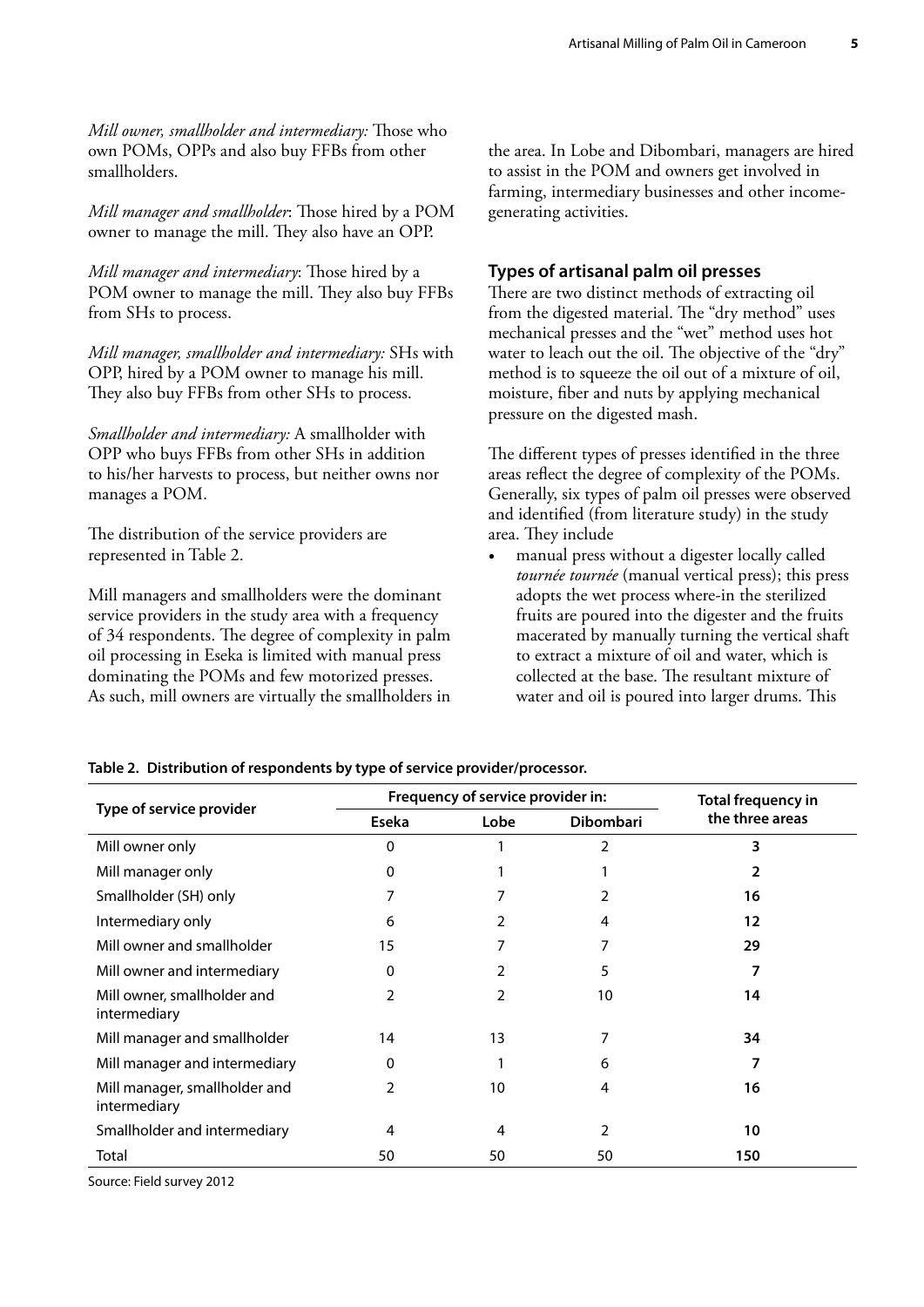mixture is then boiled to extract the oil that is going to suspend.

- motorized press (motorized horizontal screw press); this press adopts the wet process technique where-in sterilized fruits are poured into the digester and the fruits are macerated. Hot water is continuously poured into the digester at a regular rate to wash off the released oil. The resultant mixture of water and oil is poured into larger drums. This mixture is then boiled to extract the oil that is going to suspend.
- manual or hand press with a digester adapted to a car engine [digester with separate metallic cage press (hand operated screw press)]; this press adopts the dry process. A vertical digester adapted to a car engine is used in the maceration process. A mixture of oil, moisture, fiber and nuts is collected at the base and this mixture is handpressed in a metallic cage to extract the oil.
- digester with separate hydraulic press; this press adopts the dry process technique wherein sterilized fruits are poured into the digester and the fruits are macerated. A mixture of oil, moisture, fiber and nuts is collected at the base and this mixture is pressed using a hydraulic press to extract the oil.
- combined motorized hydraulic digester and press system (digester screw press); this press also adopts the dry process technique. In this press, the digester is linked to the press through an operating table upon which cage presses can slide between stations.

semi-automated press; this press also adopts the dry press technique. Here little or no human labor is needed as the majority of the different stages (from loading for sterilization through to pressing) involved in oil extraction are mechanized. This press system is the most efficient and the most expensive and that therefore makes it unaffordable to the majority of smallholders.

The manual vertical press was the most frequent type of processing equipment in the area, while semi-automated was the least frequent (2), found only in Ekondo-Titi and Maleke, respectively in Lobe and Dibombari areas. They were owned and managed by PALMAGRO and FACAM common initiative groups (CIGs) respectively. Generally, the following activities were carried out in the POMs as represented on the scheme below.

The processes above apply to presses with digesters such as digester with separate manual metallic cage press, combined motorized hydraulic digester and press system (digester screw press), digester with separate hydraulic press and semi-automated press. The manual vertical press and motorized horizontal screw press do not have digesters. As such, the boiled nuts are loaded directly into the press and nuts are pressed either manually or mechanically.

| Type of processing equipment                                                      |                                   | Frequency of equipment used by<br>respondents | Distribution of types of<br>presses in the study area |    |
|-----------------------------------------------------------------------------------|-----------------------------------|-----------------------------------------------|-------------------------------------------------------|----|
|                                                                                   | <b>Dibombari</b><br>Eseka<br>Lobe |                                               |                                                       |    |
| Manual vertical press                                                             | 44                                |                                               | 22                                                    | 67 |
| Motorized horizontal screw press                                                  | 6                                 | $\theta$                                      | 25                                                    | 31 |
| Combined motorized hydraulic digester<br>and press system (digester screw press)  | $\theta$                          | 5                                             | $\theta$                                              | 5  |
| Digester with separate manual metallic<br>cage press (hand- operated screw press) | $\theta$                          | 35                                            |                                                       | 36 |
| Digester with separate hydraulic press                                            | $\theta$                          | 8                                             |                                                       | 9  |
| Semi-automated press                                                              |                                   |                                               |                                                       |    |

#### **Table 3. Type of processing equipment used**

Source: Field survey 2012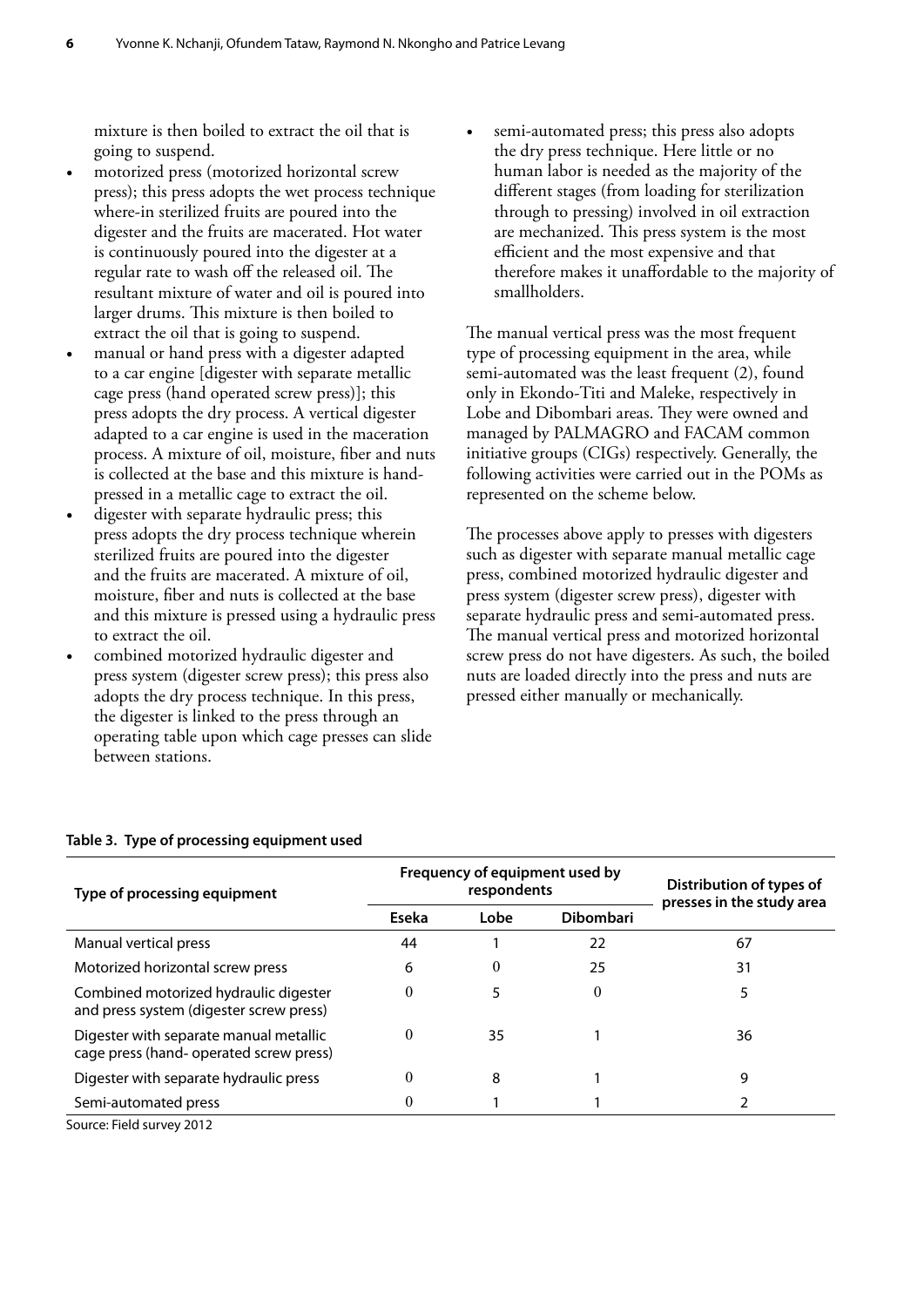

**Picture 1. Manual vertical press** 



**Picture 2. Motorized horizontal press**



**Picture 3. Combined motorized hydraulic machine and press system**



**Picture 4. Semi-automated press (side view)** 





**Picture 5. Semi-automated press (side view) Picture 6. In-built metallic drums for CPO clarification**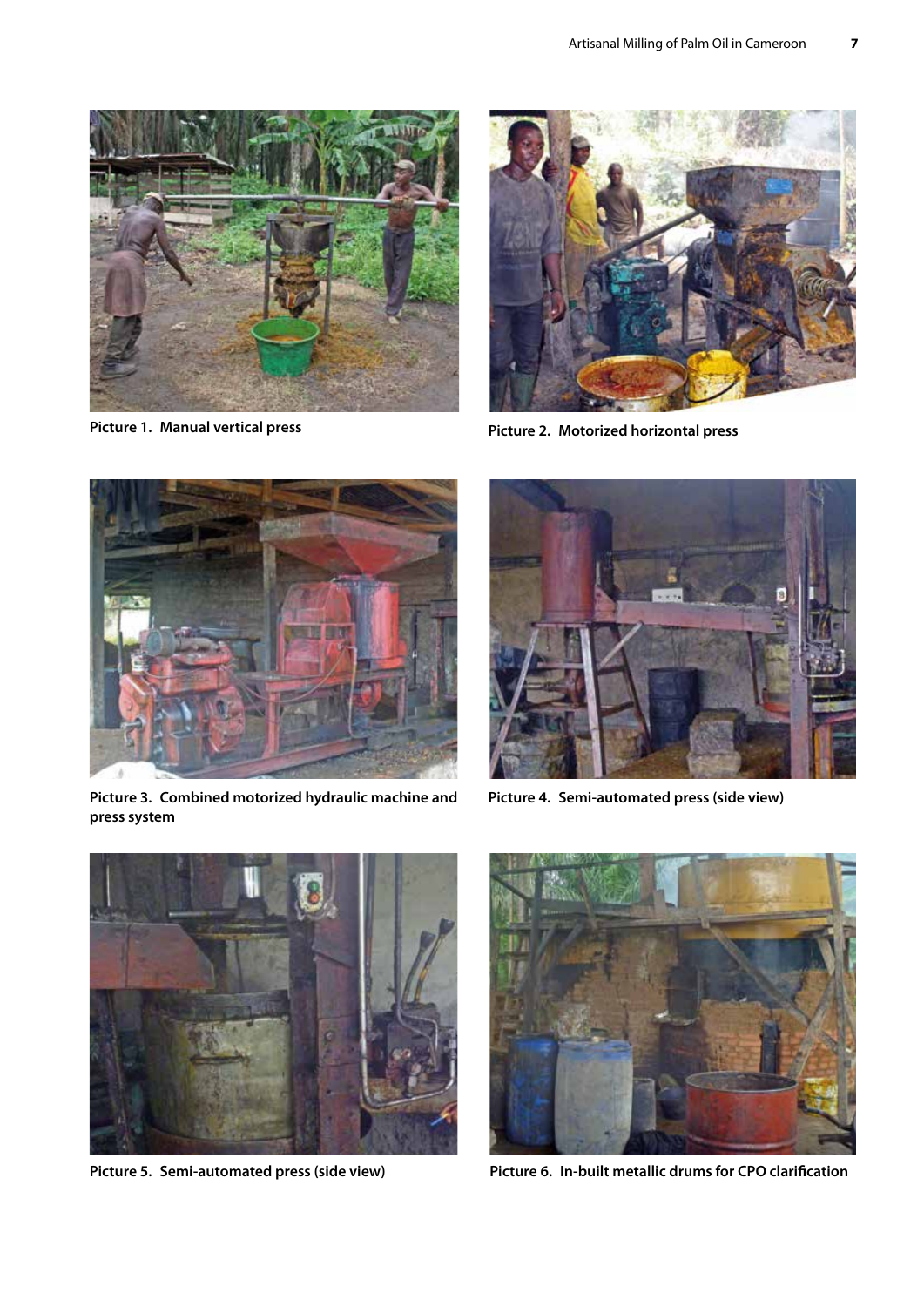

**Figure 2. Schematic representation of milling activities**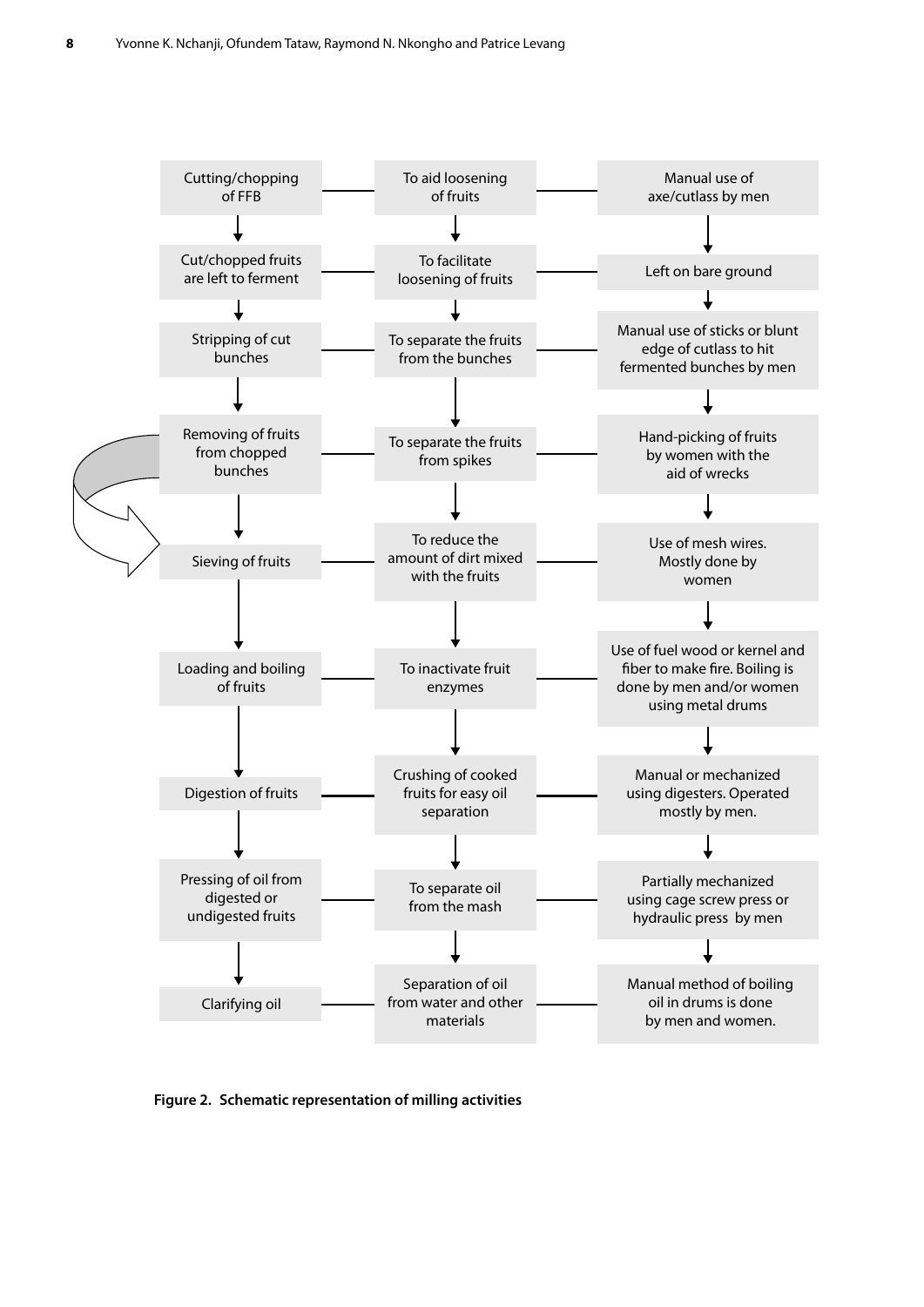In the Lobe area, a section of the communities (Ekondo-Titi and Bekora) have been allocated a specific area for construction of POMs and processing of palm oil. These sites were described as industrial zone for the production of "Red Gold". This shows the recognition of red palm oil processing as an industrial activity in the area. It provides job opportunities to inhabitants for both skilled (such as mill managing) and unskilled labor (such as harvesting, chopping and cutting of FFBs, stripping, loading, boiling, pressing of loosed nuts and clarification of red palm oil).

#### **Processing (value-chain) and relative advantage of various types**

#### **Processing**

The value chain of the mill was determined by the type of press used in processing the red palm oil. Six different types of presses were identified in the study area as represented above. The transformation of FFBs to CPO involves a number of activities. After harvesting, the FFBs are transported to the palm oil mill, allowed to ferment for an average of 5–7 days before FFBs are shredded into pieces. The major operating activities at the mills include splitting (cutting) and/ or chopping (shredding) of FFBs, stripping to separate fruits from bunches, selecting and sieving of stripped nuts using wreck and mesh wires respectively, loading and boiling of nuts, crushing of boiled nuts pressing and clarifying the red palm oil. Of these, only digestion and pressing are either fully or partially mechanized.

*Splitting/Chopping of FFBs:* This process involves the use of an axe or cutlass and it is usually performed by men due to the strength required. Splitting is usually done on bare ground. Splitting or chopping results in fruit bruises that lead to reaction within the oil cells thereby increasing the free fatty acid (FFA) content of the oil. In order to limit this reaction within the oil cells, FFB should be handled with care (Ngando et al. 2011).

*Storage of cut/chopped bunches:* After chopping/ cutting of the FFBs, they are stored in heaps for 5–7 days to facilitate easy loosening or removal of fruits from spikelet. This method of storage facilitates the wilting of the tissue connecting the fruit to the bunch/spikelet, thereby causing the fruit to easily detach from the bunch/spikelet during stripping. The fermentation process further increases the FFA content. Poor and lengthy storage of fruits lead to a considerable increase in FFA that affects the quality of palm oil produced from the loose nuts (Corley et al. 2003; Owolarafe et al. 2008; Ngando et al. 2011). Where quality control methods are applied in processing, it is recommended that palm fruits should be processed within 48 hours after harvesting. This is to stop the action of lypolytic enzymes and prevent the production of FFA (Poku 2002). The field survey revealed that these fruits were stored for some days prior to processing due to the following reasons:



**Picture 7. Chopped or shredded FFBs Picture 8. Halves of cut FFBs**

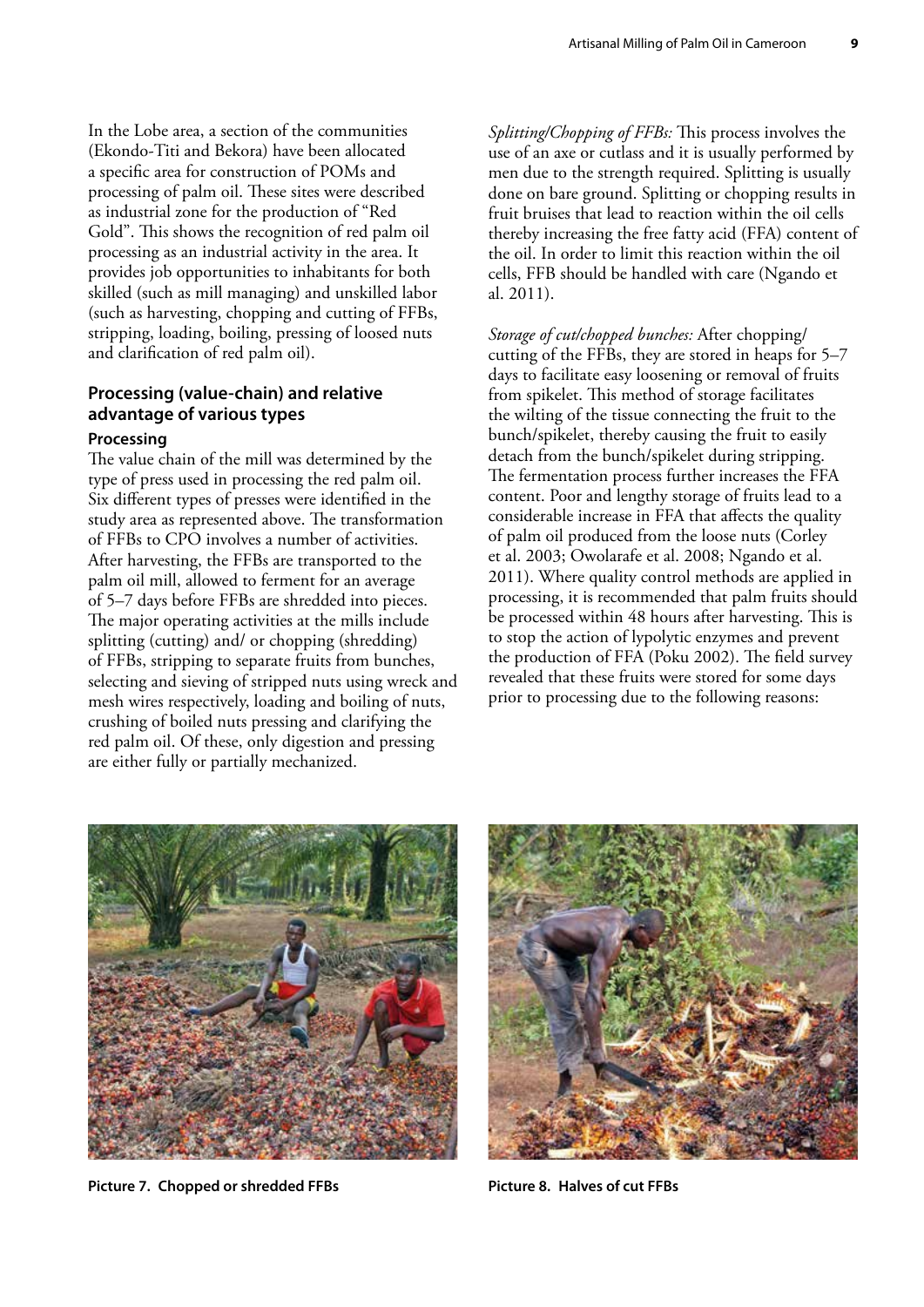- i) Difficulty in the detaching of fruits from the bunch immediately after harvesting to prepare for boiling.
- ii) Fruit storage is believed to increase oil content as the mesocarp of the fruits becomes soft and easier to press after storage and fermentation. This perception is in contrast to the findings of Badmus (1991) and Tan et al. (2009) who consider that the fermentation process results in low quality oil and increases FFA levels.
- iii) Fruit storage is also believed to reduce the moisture content of the fruits, consequently leading to a lower quantity of palm-oil mill effluent.

*Stripping of cut bunches:* After softening of the fruits, these bunches are stripped using sticks or the blunt edge of a cutlass to remove any nut that is still attached to the bunch. Stripping is mostly done by men and the average cost per ton of FFB is 2,579 FCFA, 896 FCFA and 1,550 FCFA for Eseka, Lobe and Dibombari respectively.

*Sieving:* Sieving is done to reduce the amount of dirt mixed with the fruits before boiling. It is done with the use of locally fabricated mesh wires and usually by women. The average cost of sieving oil palm fruits stripped from a ton of FFB ranges from 1,971 FCFA



**Picture 9. Sieving of palm fruits**

for Eseka, 681 FCFA for Lobe and 1,056 FCFA for Dibombari. After sieving, the nuts are loaded into metallic drums ranging from 200 liters as was observed in Eseka and some mills in Dibombari to 1,000 liters in volume as observed in Lobe and some mills in Dibombari as well. These drums were filled with at least  $35 - 140$  liters of water depending on the size of the drum before boiling.

*Boiling of fruits:* After loading of the drums (on fire stand) with fruits and required quantity of water poured into it, fire is lit beneath using wood and palm kernel mixed with fibers from the waste of palm oil extraction. Fuel is constantly added to provide sufficient fire throughout the cooking. Old cloths and at times jute bags are placed over the filled drums to conserve heat and reduce the loss of vapor from the top. The fruits are expected to be ready after boiling on intensive heat for an average of four hours. Some processors allow the boiled fruits overnight on the fire to ensure they are well cooked. In such instances, the fruits are re-boiled (warmed) early in the morning, before starting with the digestion or pressing process. Boiling is considered to be one of the major operations in the processing of palm fruits. The objective of boiling is primarily to soften the fruits and also to inactivate enzymes, conditioning of nuts and coagulation of proteins (Babatunde et al. 2003; Chaw and Ma 2007).

*Digestion (Crushing) and pressing:* Digestion is the process by which boiled or sterilized fruits are macerated for easy separation of oil from the fiber. This involves crushing and detachment of the heat-weakened mesocarp from fruit nuts. This process is highly mechanized and most of the mills visited in the study area performed this operation with the aid of a machine. Pressing has two major processes: continuous and discontinuous (Jannot 2000). In the **continuous** process, the boiled fruits are pressed using either a manual vertical or motorized horizontal press. In this case, the oil mixed with water and sludge is collected at one end while the waste is emptied at another end. In the **discontinuous** process, the boiled fruits are crushed or digested in a separate machine and pressed to extract oil in another machine, which can either be joint or not to the previous one. After the fruits are crushed, the crushed material is pressed to release oil as shown in pictures 10 and 11.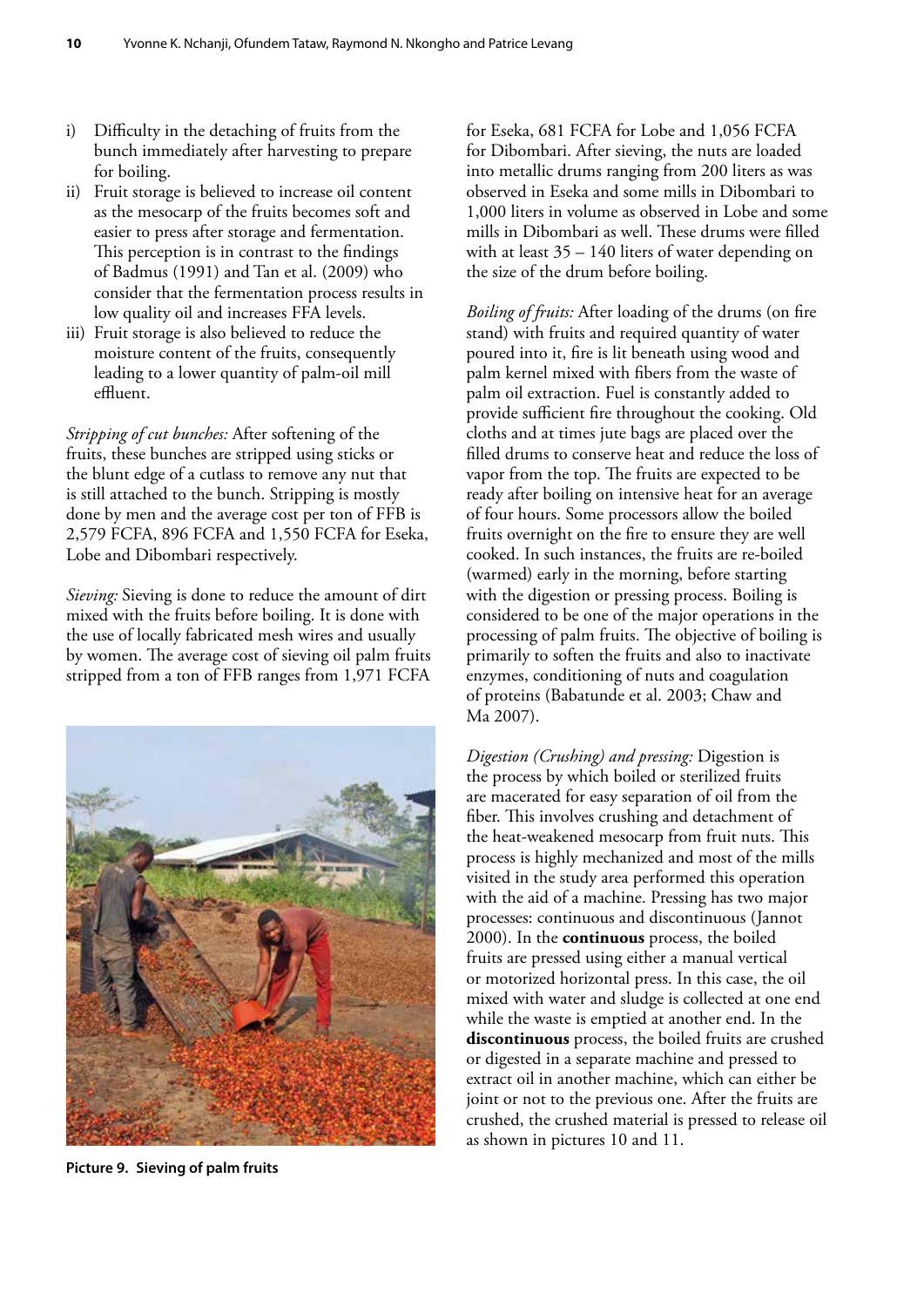

**Picture 10. Crushed material emptied into metallic cage Picture 11. Crushed material pressed to extract RPO** 



**using hydraulic press** 

With the combined motorized hydraulic digester and press system (digester screw press), the crushing/ digestion and pressing is done by a single machine; for the digester with separate manual metallic cage press (hand-operated screw press) or hydraulic press, the crushing of boiled fruits is performed by the mechanical digester and the pressing is done either by a separate hydraulic or metallic cage (hand-operated screw press).

The processing capacity of the metallic cage press (hand-operated screw press) is limited by the extra energy put in by the mill workers to load crushed fruits and to operate the equipment, whereas the hydraulic press does not require extra energy in the operation.

The combined motorized hydraulic digester and press system (digester screw press) is more economical in terms of labor, material and surface area required. It also generates more revenue than the manual vertical press and a motorized horizontal screw press. The introduction of the combined motorized hydraulic digester and press therefore improves on the milling efficiency and the capacity of processing equipment.

*Clarifying:* Clarification is the last major operation in the production of red palm oil. After oil processing, the sludge is steamed/boiled to separate the oil from the effluent. The clarifying process was either manual or mechanized in the mills visited. In POMs operating the manual vertical press and motorized



**Picture 12. RPO directed into well built-in hole**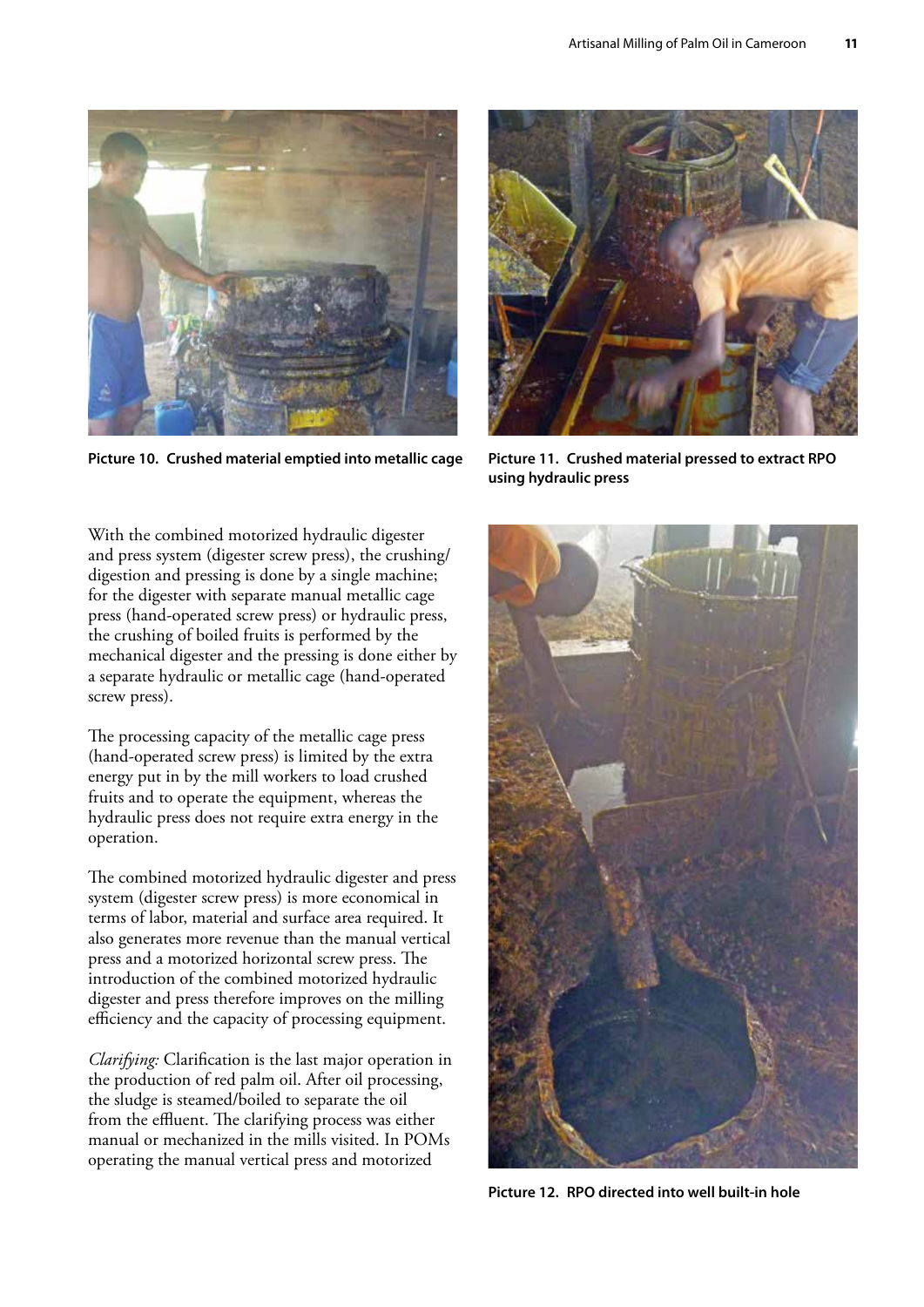

**Picture 13. RPO filled into containers** 

This oil is collected and poured into drums of about 200-litre capacity and allowed to settle.

#### **Quality control methods put in place**

Some artisanal palm oil mills endeavor to put in quality control measures:

- During selection/sieving, bad nuts are separated from good nuts to ensure resulting CPO is of high quality.
- CPO collected as well as sludge is steamed and allowed to cool before filling in containers.
- The FACAM CIG that operates a semiautomated palm oil mill at Maleke sterilizes the FFBs before processing proper as a quality control method.

Other than the quality control methods which are already being put in place, more needs to be done, including:

- Reduction in the duration of the fermentation process so as to reduce the amount of FFA content in palm oil.
- Use of hygienic equipment by mill workers from one stage to the next during the milling process.
- Reduction in the moisture content of oil by carrying out efficient clarification. The duration

of steaming should be monitored. The aim of steaming is to convert the crude oil to edible oil by removing impurities to desired levels in the most efficient manner. If done properly, the red-color, carotene-rich oil is produced with the retention of the beneficial carotene, tocopherols and tocotrienols, which are known to possess special nutritional attributes (Affandi 2010). If steaming is done for a longer duration, the CPO loses the red color and other desirable components.

- Storage of palm oil for a limited time to avoid it becoming rancid.
- Construction of well-dug trenches for the discharge of effluent from the mill.
- Recycling of empty fruit bunches (EFB) on farms as manure.
- Building pots in oven-like structures to minimize the release of heat into the surroundings, which is usually dangerous and uncomfortable to workers.
- Construction of chimneys in each mill such that smoke can easily go out in one direction.
- Introduction of modern machines with improved oil extraction rate.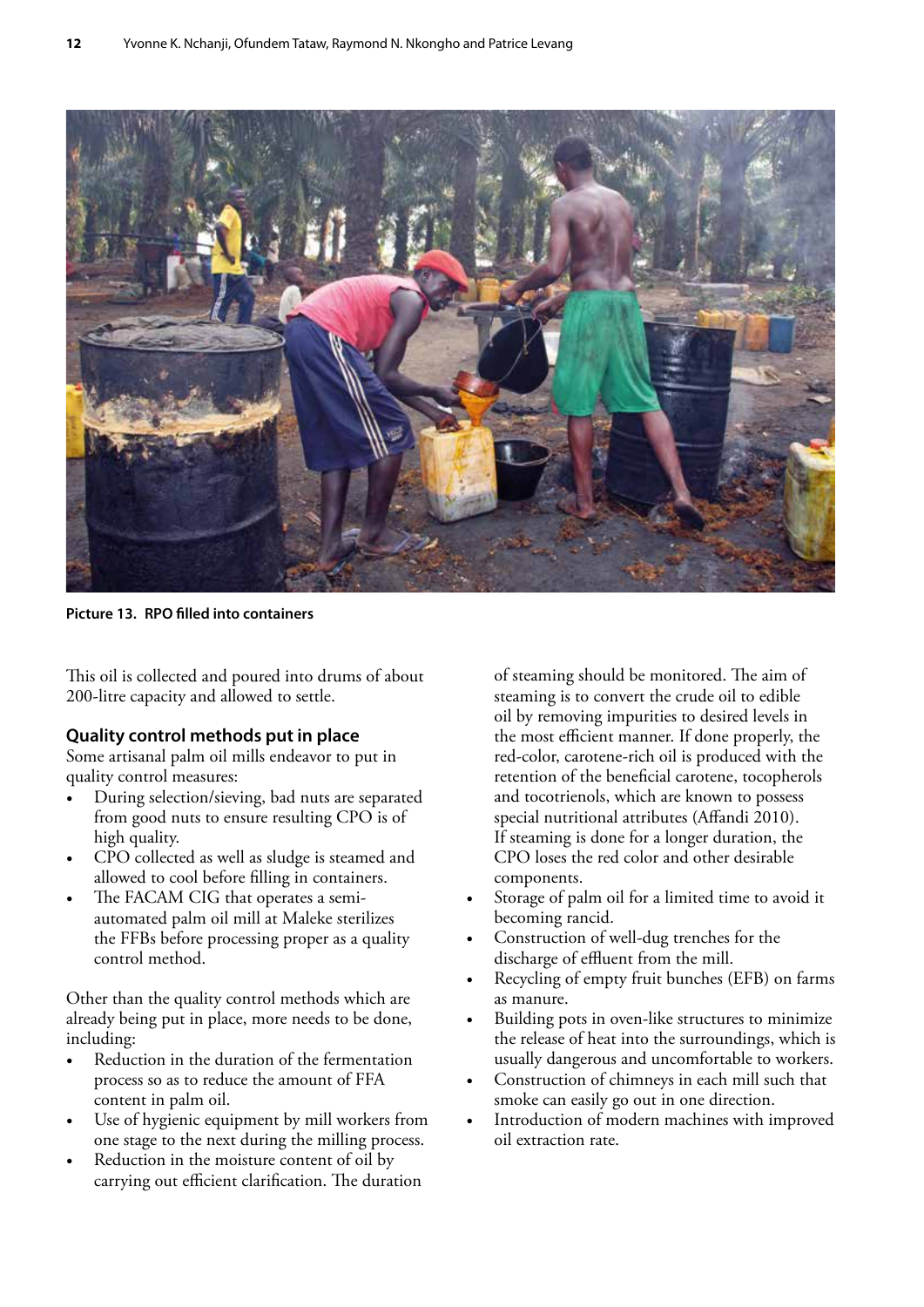#### **Production efficiency of the different types of presses**

The different types of presses and their efficiency in the respective areas was assessed, as well as the average time taken for each type to process 1 ton of FFB and also the average quantity of CPO generated per ton of FFB in peak and low seasons. Results are presented by type of press (Cf. table 4). The extraction efficiency of POMs was obtained by extrapolation

from the quantity (in liters) of CPO produced from 1 ton of FFB and the density of 1liter of palm oil 0.9 kg (Ngom pers. comm.).

Therefore; **Extraction efficiency (%)** = **(M\*N). Where M =** Quantity of oil in liters **per ton of FFB and N = density (kg) in volume per ton of FFB.**  For example, if 1 ton FFB=200L of CPO, it implies  $200 \times 0.9 = 180 \text{ kg} = 18\%$ 

#### **Table 4. Average production efficiency of different types of presses**

|                                                                          | Type of presses                    |                                                               |                                               |                                              |                                                                    |                             |  |  |
|--------------------------------------------------------------------------|------------------------------------|---------------------------------------------------------------|-----------------------------------------------|----------------------------------------------|--------------------------------------------------------------------|-----------------------------|--|--|
| <b>Efficiency</b><br>parameter                                           | <b>Manual</b><br>vertical<br>press | Digester with<br>separate<br>manual<br>metallic cage<br>press | <b>Motorized</b><br>horizontal<br>screw press | Digester with<br>separate<br>hydraulic press | Combined<br>motorized<br>hydraulic<br>digester and<br>press system | Semi-<br>automated<br>press |  |  |
| Average time<br>(hours) to<br>process 1 ton                              | 8                                  | 6                                                             | 5                                             | 4                                            | 3.5                                                                | $\overline{2}$              |  |  |
| Average<br>quantity (in L) of<br><b>CPO/ton of FFB</b><br>in peak season | 148.86                             | 156.94                                                        | 163.55                                        | 166.22                                       | 167.77                                                             | 200.00                      |  |  |
| Average<br>quantity (in kg)<br>per ton of FFB in<br>peak season          | 133.98                             | 141.25                                                        | 147.20                                        | 149.60                                       | 151.00                                                             | 180.00                      |  |  |
| <b>Extraction</b><br>efficiency (%) in<br>peak season                    | 13.3%                              | 14.1%                                                         | 14.7%                                         | 14.9%                                        | 15.1%                                                              | 18.0%                       |  |  |
| Average<br>quantity (in L) of<br><b>CPO/ton of FFB</b><br>in low season  | 142.77                             | 149.44                                                        | 152.04                                        | 160.83                                       | 162.22                                                             | 200.00                      |  |  |
| Average<br>quantity (in kg)<br>per ton of FFB<br>low season              | 128.50                             | 134.50                                                        | 136.84                                        | 144.75                                       | 146.00                                                             | 180.00                      |  |  |
| <b>Extraction</b><br>efficiency (%)<br>in low season                     | 12.8%                              | 13.4%                                                         | 13.6%                                         | 14.4%                                        | 14.6%                                                              | 18.0%                       |  |  |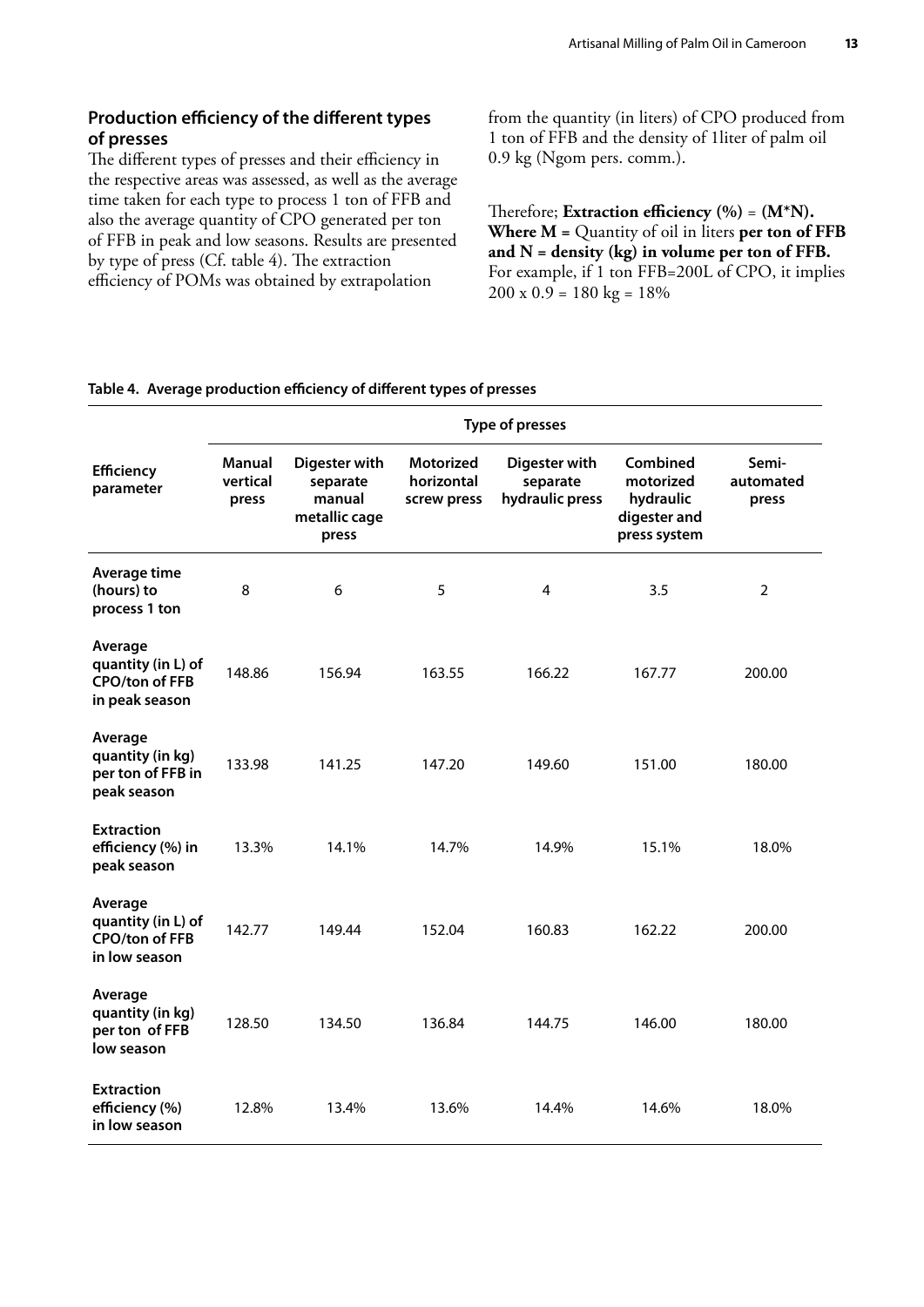| <b>Quantity of</b><br>CPO (in kg) | <b>Extraction</b><br>efficiency |             | Eseka (% of<br>respondents) |          | Lobe (% of<br>respondents) | Dibombari (% of<br>respondents) |          | Average in study<br>area $(%)$ |             |
|-----------------------------------|---------------------------------|-------------|-----------------------------|----------|----------------------------|---------------------------------|----------|--------------------------------|-------------|
| per ton of<br><b>FFB</b>          | (%)                             | Peak<br>(P) | Low<br>(L)                  | P        |                            | P                               |          | P                              |             |
| ≤150                              | $\leq$ 15                       | 74          | 78                          | 42       | 66                         | 50                              | 66       | 55                             | 70          |
| 151-200                           | $15.1 - 20$                     | 26          | 22                          | 58       | 34                         | 50                              | 34       | 45                             | 30          |
| 201-250                           | $20.1 - 25$                     | 0           | $\Omega$                    | $\Omega$ | 0                          | 0                               | $\Omega$ | 0                              | $\mathbf 0$ |

#### **Table 5. Relative extraction efficiency (%) per ton of FFB during the peak and low seasons in the area**

Extraction rates differ with the different equipment types.

From the table above, during the peak season, an average of 55 % of respondents POMs had an extraction efficiency  $\leq$ 15 % in the three study areas. This was followed by 45%, for extraction efficiencies ranging from 15.1 – 20%. No POMs had extraction efficiencies of 20–25%.

#### **The return to labor, milling charge and contribution to income**

The type of labor incorporated into the milling process was either family, hired or both. Hired labor was paid per activity, while family labor was compensated through different forms of motivations. In Eseka, where family labor was dominant, some parents gave their children a portion of the oil palm plantation to control and process the FFBs to enable them to take care of their basic necessities. Others believed the milling activity was for the upkeep of the family; therefore, labor rendered by family members is not paid but motivated. This goes to confirm the findings of Adegeye (1993) that family labor is very important and minimizes cost in palm oil production.

Men and women were involved in different stages of production, with women actively involved in sieving, loading and boiling. The women contributed to family and/or hired labor in the process.



**Figure 3. Contribution of family and hired labor**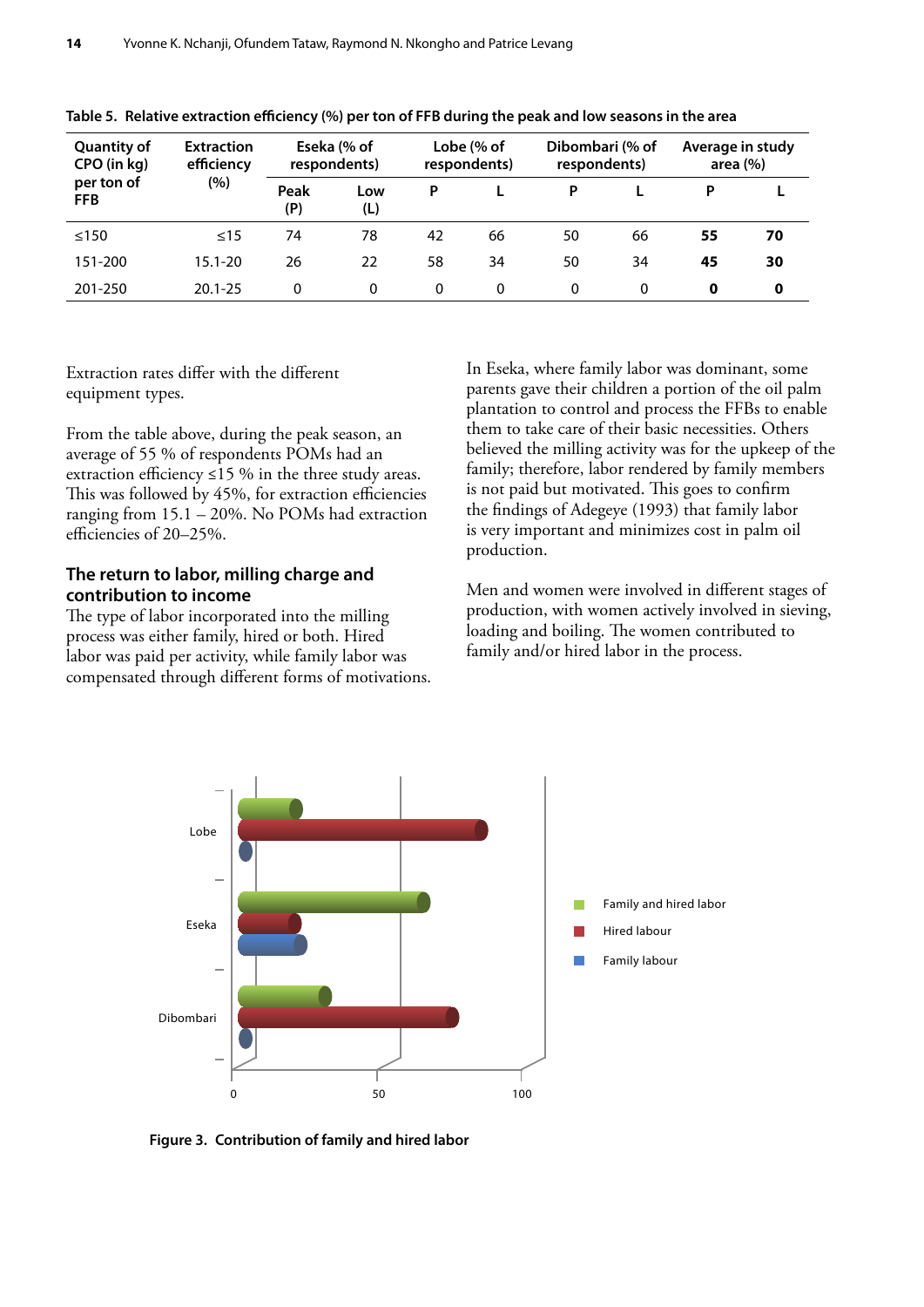Hired labor was paid for per activity and the average cost per activity in the areas was verified as represented on the table below. Artisanal oil palm processing clearly provides important indirect employment.

The high net income in Lobe area during peak season is probably due to the low cost of labor per activity relative to other areas and the total labor cost is less than that of Eseka and Dibombari. Furthermore, buyers come in during the dry season. During the

rainy season, few buyers come in, leading to a drop in prices irrespective of the low cost of labor. Dibombari zone has a high net-income especially in low season because of accessibility. Buyers who find it difficult to go to Lobe or Eseka during the rainy season can always afford to go to Dibombari and thus the high prices for palm oil.

The contribution to income for each type of processing unit also varied in the study areas.

|                             |      |       | Average cost (FCFA) per activity per area per 1 ton of FFB | Average cost (FCFA) per |                           |
|-----------------------------|------|-------|------------------------------------------------------------|-------------------------|---------------------------|
| <b>Activity</b>             |      | Eseka | Lobe                                                       | <b>Dibombari</b>        | activity per 1 ton of FFB |
| Chopping/shredding          |      |       |                                                            | 1750                    | 1750                      |
| Splitting                   |      | 2125  | 1343                                                       | 2023                    | 1830                      |
| Stripping                   |      | 2579  | 896                                                        | 1550                    | 1675                      |
| Sieving                     |      | 1971  | 681                                                        | 1056                    | 1236                      |
| Loading                     |      | 1156  | 528                                                        | 936                     | 873                       |
| Boiling                     |      | 1300  | 979                                                        | 1848                    | 1376                      |
| Off-loading boiled nuts     |      | 1107  | 400                                                        | 1081                    | 863                       |
| Digesting (where necessary) |      |       | 600                                                        |                         | 600                       |
| Pressing                    |      | 3759  | 1878                                                       | 2542                    | 2726                      |
| Thinning/steaming           |      | 667   | 867                                                        | 1024                    | 853                       |
| Total labor cost:           | Peak | 8845  | 7869                                                       | 9723                    | 8812                      |
|                             | Low  | 8435  | 7869                                                       | 9723                    | 8812                      |
| Milling cost:               | Peak | 7139  | 3727                                                       | 5376                    | 5414                      |
|                             | Low  | 9410  | 3727                                                       | 5376                    | 6171                      |
| Other cost                  |      |       | 758                                                        | 1488                    | 1123                      |
| Total expenditure:          | Peak | 30437 | 30775                                                      | 51642                   | 37618                     |
|                             | Low  | 30973 | 36238                                                      | 52742                   | 39984                     |
| Gross income:               | Peak | 57160 | 66225                                                      | 86090                   | 69825                     |
|                             | Low  | 76131 | 77675                                                      | 106018                  | 86608                     |
| Net income:                 | Peak | 26723 | 35451                                                      | 34448                   | 32207                     |
|                             | Low  | 45158 | 41234                                                      | 53276                   | 46556                     |

#### **Table 6. Average labor cost per activity in the processing of 1 ton of FFB**

Source: Field survey, 2012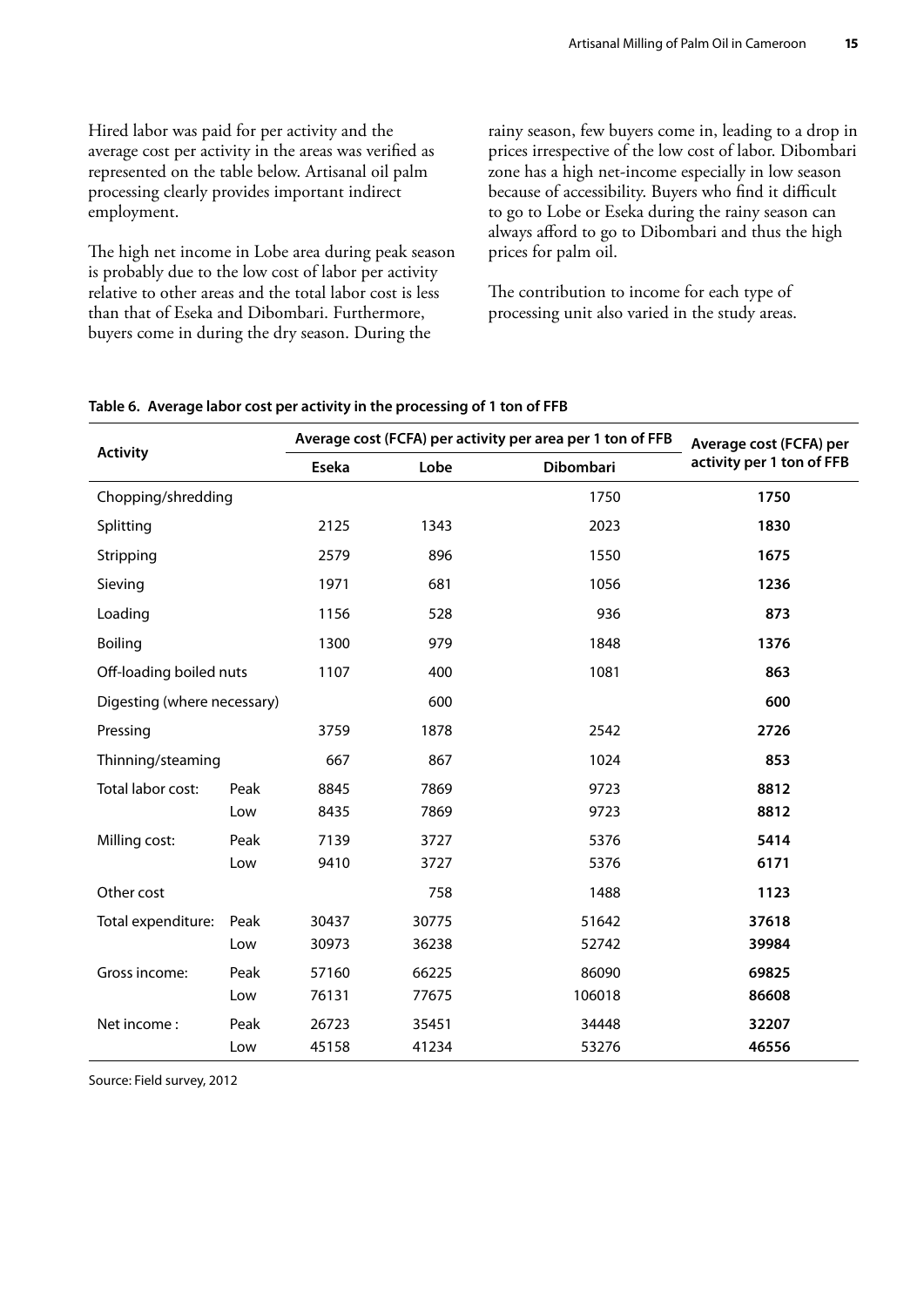#### <span id="page-24-0"></span>**2.3 The production of kernel oil and soap**

Some respondents in the production areas were involved in the extraction of kernel oil from palm kernel and also the production of soap from the last grade of palm oil. Fiber-kernel separators in use were observed only in the Dibombari area as in picture 14. Fiber-kernel separators are used to detach the palm kernel from the fibers and the kernels sold to buyers especially from Douala at an average price of 50 FCFA/kg. Loaded bags of kernels were observed as in picture 15.

Respondents who owned fiber-kernel separators like that in picture 14 said a ton of FFB gives 100 kg of palm kernel (as in picture 15). The extraction rate for kernel oil is 3–4%.

Average price (FCFA) of kernel = 38 FCFA/kg.

Average price (FCFA) of kernel oil = 688 FCFA/liter.

Extraction of kernel oil from palm kernel was recorded in Eseka and Dibombari sections of the study. The production was in small scales for home use or sold at an average of 700 FCFA/L. Soap making was recorded only in Eseka and production was also in small scale for home use only. The soap was known locally as "sabula". Women were the only gender involved in soap making and extraction of kernel oil.

#### **Method of production**

*Kernel oil:* The extraction of kernel oil starts with the shelling of the palm nuts (Carrere 2010; FAO 2011). The endocarp is cracked with use-stones separating the shell from the kernel. The required quantity of kernel is sundried and later fried in a dry pot on heat to extract kernel oil. The sundried kernels are put in a pot and placed on the fire. The content of the pot is stirred over and over for about three hours. While stirring, the kernel produces oil until it burns up and can no longer produce oil. The pot is then removed from the fire and oil filtered, allowed to cool and later filled in containers to be sold in liters or used at home.





Picture 14. Fiber-kernel separator **Picture 15. Loaded bags of palm kernel**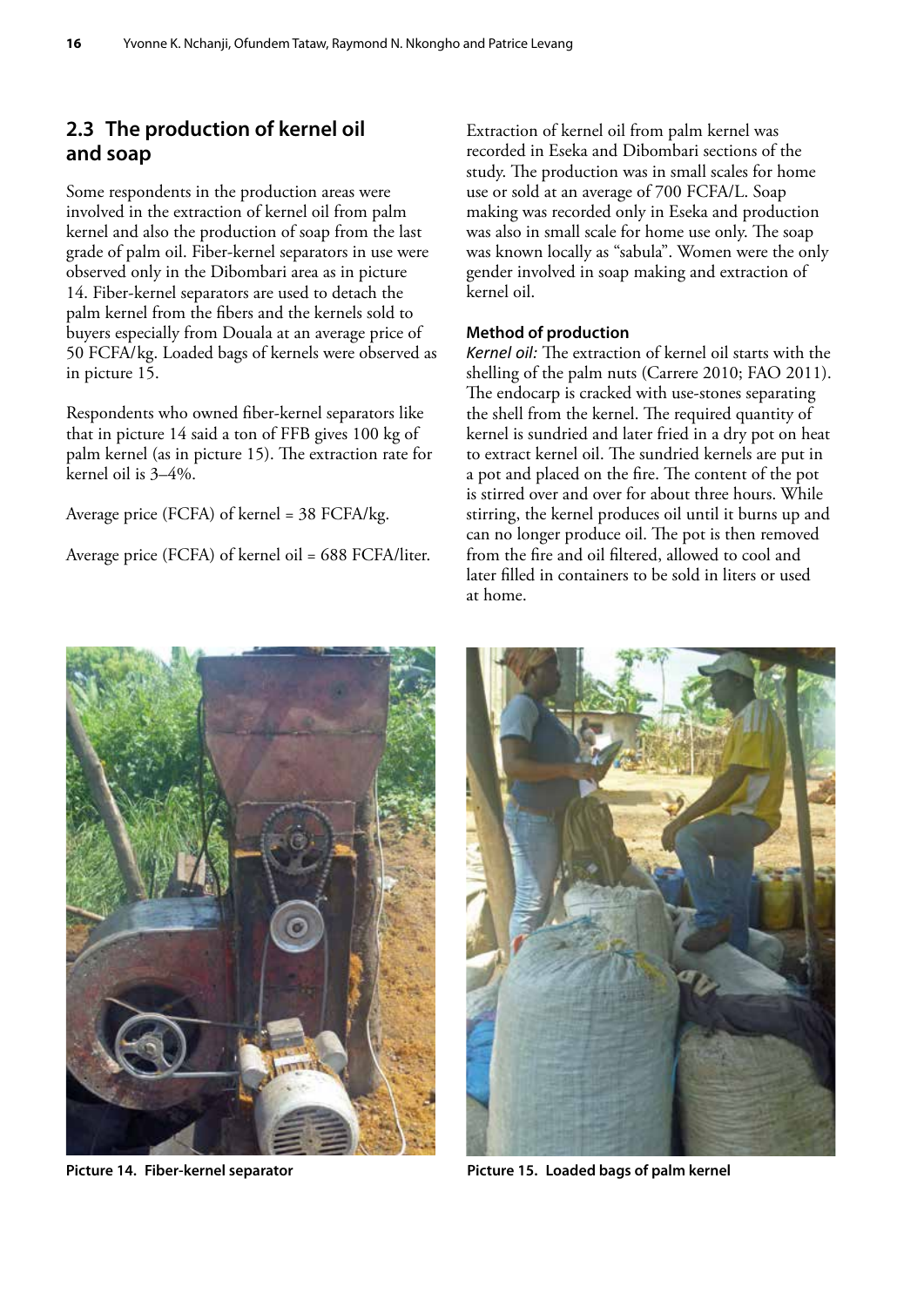<span id="page-25-0"></span>

**Picture 16. Local soap produced from palm oil Picture 17. Palm oil retailer**

*Soap making:* Ingredients; 1 kg of caustic soda, 6 liters of water, 6 liters of oil (palm oil or sludge), 3 sachets of detergent (Saba, Madar, Bleu, etc.). The oil is warmed and kept to cool. The caustic soda is poured into the water and stirred with a stick until the content is well mixed. The detergents are added into the mixture and stirring continues until an even mixture is attained. The oil is then poured into the mixture and stirred in one direction (clockwise or anticlockwise) until a uniform texture is obtained. It is then poured in a wooden trough or any available container that can give it a good shape for solidification. When it cools and solidifies, it is cut into required sizes for eventual use. The profit margin could not be determined because the products were mainly for home use and the quantity sold was insignificant.

#### **2.4 Commercialization of CPO**

Field survey and market evaluation revealed that sales of CPO were in the form of retail, wholesale or both. All the producers were involved in the sale of CPO wherein they sell at wholesale at their palm oil mills or retail when there is a fraction that cannot make up the usual 20L or 120L. They receive orders to supply even before processing. Both men and women were involved in sale of CPO.

#### **Sale of CPO in domestic markets**

In domestic markets, CPO is sold in 1L, 1.5L, 5L and 10L containers for retail prices in the study areas. The wholesale quantity in Eseka and Dibombari was a 20L "bidon", while in Lobe it was in 30L or 120L "1-round jars".



Both men and women were involved in the commercialization of CPO. While the men buy from the mills and take to cities for wholesale, the women buy from mills and retail in local markets. Some women come from near and/or distant towns to buy. During peak season, there is high production and prices are reduced, while in low season the supply is reduced and prices are increased. There is a constant demand for CPO irrespective of the season or price. In Eseka and Dibombari areas, it was recorded that some persons store oil during peak season to be sold in September or December when prices are high. The income generated at this time of the year enables them to pay school fees for their children in September and/ or for the festive period in December.

Commercialization in the study area was categorized into four main groups:

- Processors/producers were mainly men and few women who were either POM owners or managers, SHs or intermediaries.
- Primary buyers were those who buy CPO from producers and sell in local markets. It was observed to be practised by young women.
- Secondary buyers come from towns and buy from the local markets or producers, and later transport to town for sale. It was observed that this category was dominated by women and few men.
- Tertiary buyers purchase CPO in large quantities, usually tankers of at least 8,000L to supply to companies for the production of refined palm oil or soap. They have their agents or contacts in the communities who buy and store the oil, and later contact them when the required quantity is ready. This category buys the different grades of oil at different prices. Those involved were mostly men.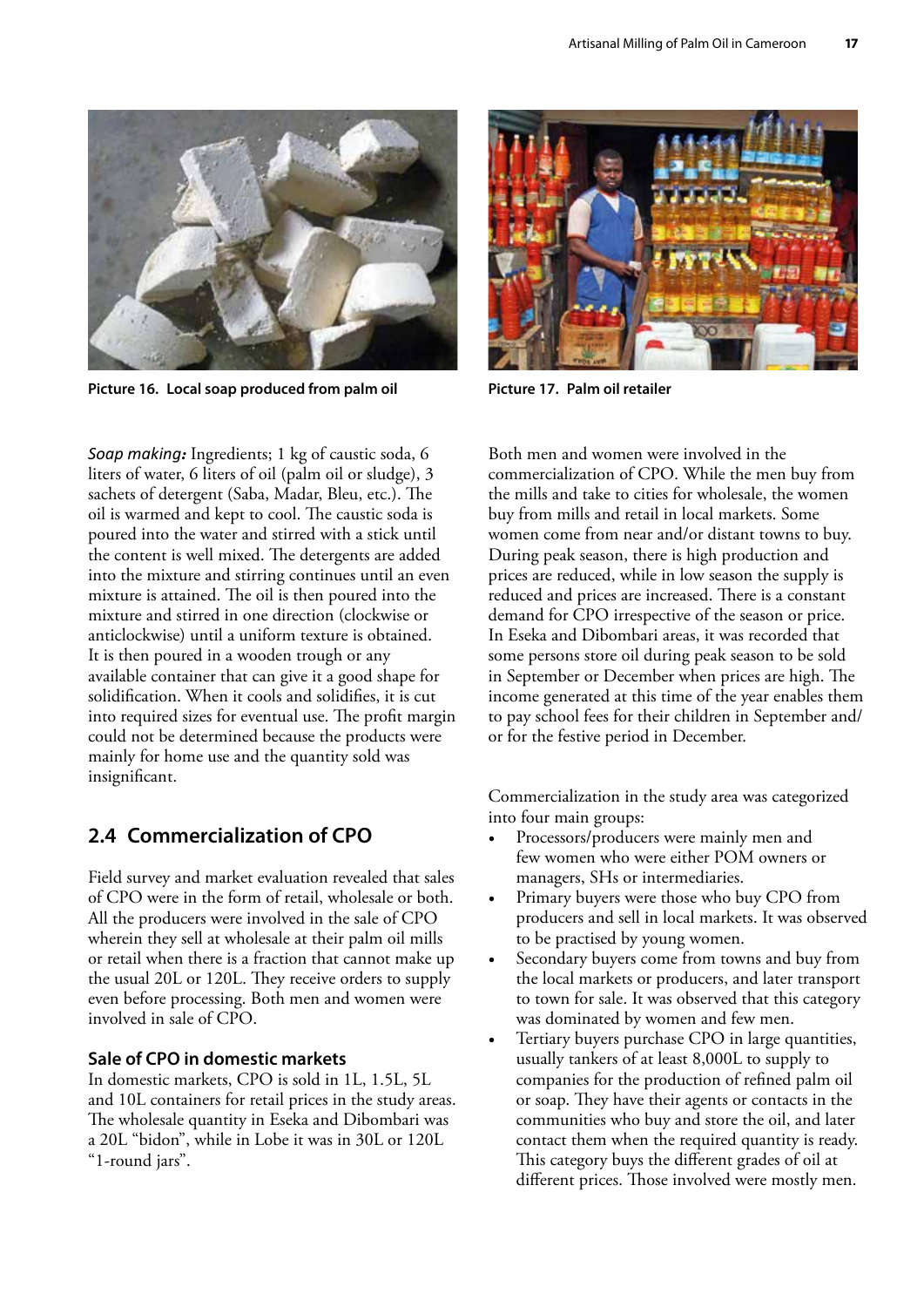

**Figure 4. Average cost of first and second grades of oil supplied to tertiary buyers (in 20L)** 

#### **Description of market chains — artisanal, informal and industrial**

Due to high production of palm oil in these areas, buyers come from different parts of the country to purchase CPO in the palm oil mills and local markets. In Eseka, buyers generally come from Douala, Yaounde, Bafoussam, North and a local large-scale buyer from Badjob within the area. In Lobe, buyers generally come from Kumba, Douala, Bamenda, Dschang, Bafoussam and Nigeria when exchange is profitable. Some community members also buy and store oil to transport through the beach at Ekondo-Titi to Nigeria. In Dibombari, buyers come from Douala, Bamenda, Bafoussam, Dschang, Bangante, Mbouda, Foumban and Nkongsamba.

In all, buyers from Douala and Bafoussam go to all the production areas to buy red palm oil. The buyers

**Table 7. Fluctuation in prices of CPO in local markets**

from these different areas buy in large quantities (wholesale) and supply to other markets in retail or wholesale.

The tertiary buyers with tankers supply their oil to refineries and soap production companies such as Mayor and Azur among others for further processing into finished products.

#### **Fluctuation in prices of 1 liter of CPO in local markets over the years**

There is fluctuation in the prices of CPO over the years in different areas. Generally, the prices of sales of RPO are unstable. They vary with the season, accessibility to the mill, demand at local market and supply at the mills. This price in local markets is probably affected by the fact that palm oil producers do not have cooperatives (Ibitoye et al. 2011)

| Quantity  | Unit (L)       | Area    | 2009  |       | 2010  |       | 2011  |       | 2012  |       |
|-----------|----------------|---------|-------|-------|-------|-------|-------|-------|-------|-------|
|           |                |         | P     |       | P     | L     | P     |       | P     |       |
| Retail    | 1 <sub>L</sub> | Village | 400   | 450   | 400   | 450   | 450   | 600   | 400   | 700   |
|           |                | Town    | 400   | 500   | 400   | 600   | 500   | 700   | 600   | 800   |
|           |                | City    | 600   | 700   | 600   | 800   | 700   | 800   | 600   | 800   |
| Wholesale | 20L            | Village | 9765  | 11279 | 10457 | 11700 | 10809 | 12271 | 9281  | 12468 |
|           |                | Town    | 9765  | 11279 | 10457 | 11700 | 10809 | 12271 | 9281  | 12468 |
|           |                | City    | 11265 | 13279 | 12457 | 13700 | 12809 | 14271 | 11281 | 14468 |
| Wholesale | 120L           | Village | 44000 | 55000 | 58000 | 52000 | 55000 | 58000 | 58000 | 70000 |
|           |                | Town    | 54000 | 60000 | 58000 | 62000 | 65000 | 68000 | 65000 | 75000 |
|           |                | City    | 58000 | 65000 | 58000 | 62000 | 65000 | 70000 | 65000 | 75000 |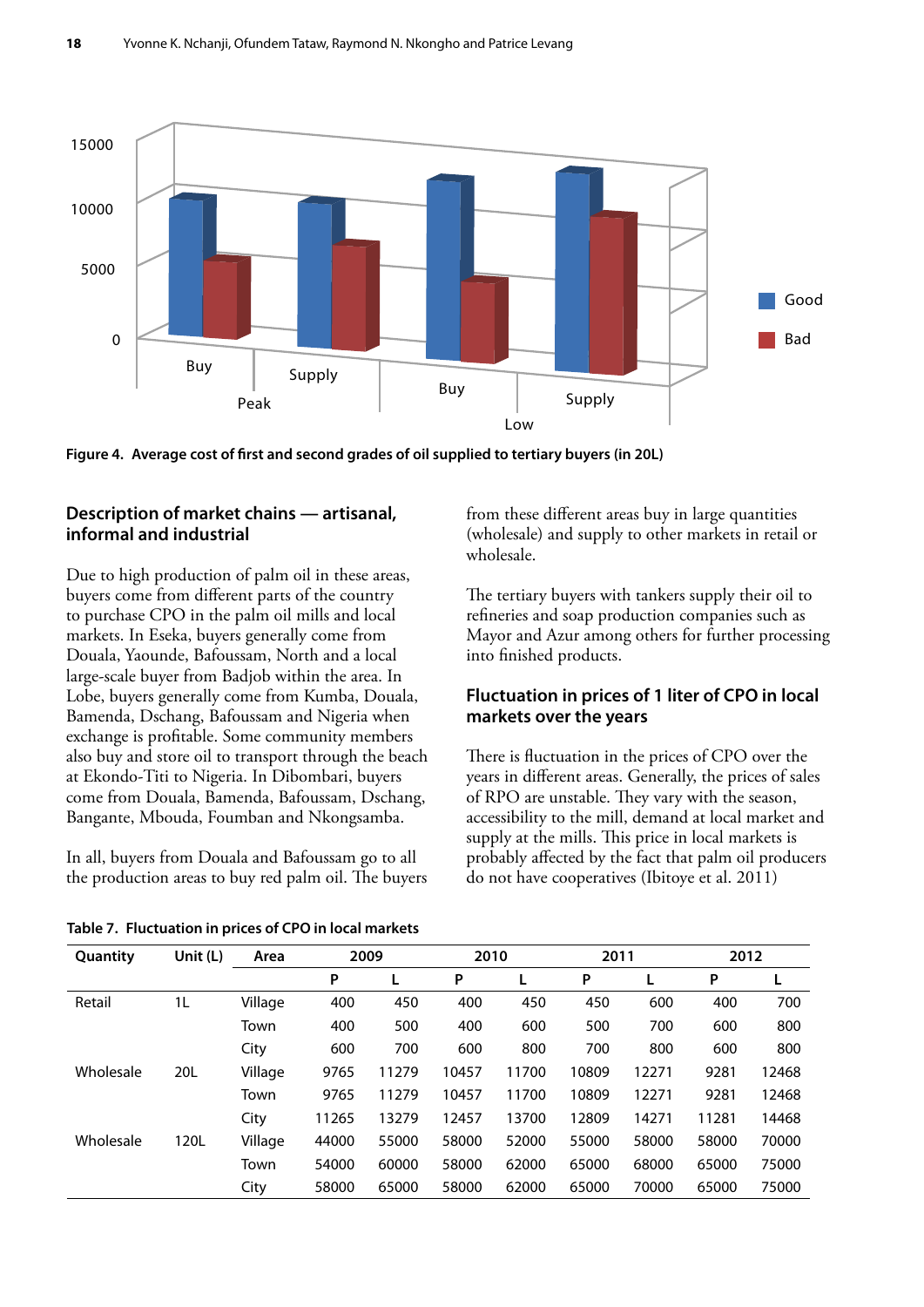|                      |              | Contribution of income to household livelihood | Contribution of income in study |               |                 |  |
|----------------------|--------------|------------------------------------------------|---------------------------------|---------------|-----------------|--|
| Household livelihood | Eseka        | Lobe                                           | <b>Dibombari</b>                | area          |                 |  |
|                      | <b>Score</b> | Score                                          | <b>Score</b>                    | Average score | Rank            |  |
| Feeding              | 44           | 46                                             | 47                              | 46            | 1 <sup>st</sup> |  |
| Education            | 38           | 42                                             | 37                              | 39            | 2 <sub>nd</sub> |  |
| Health care          | 39           | 40                                             | 32                              | 33            | 3 <sup>rd</sup> |  |
| Savings              | 4            | 15                                             | 15                              | 11            | 4 <sup>th</sup> |  |
| Farm extension       | 4            | 17                                             | 10                              | 10            | 5 <sup>th</sup> |  |

<span id="page-27-0"></span>**Table 8. Contribution of income (from sales of CPO) to household livelihood in the study areas**

#### **2.5 Contribution of income to household livelihood**

**Main source of income***:* After scoring and ranking the main sources of income of the respondents, milling (and sales of CPO) had the highest score and was ranked first in the study area, followed by farming of food and/or cash crops. The income generated from sales of CPO had significant contributions to household livelihood. The income was used in feeding, health care, education, farm extension, land acquisition, home constructions and management of palm oil farms and mill among others. The contribution to household livelihood was recorded by scoring, ranking and prioritizing the commitments as in the table below.

From Table 8, it can be deduced that feeding, education and health care were the priorities of over 90% of palm oil millers in the study area. Income generated from artisanal palm-oil milling enables the service providers to save. Savings, which take place mostly through "njangis" or tontines, were ranked fourth highest in the area

#### **2.6 The role of women**

Palm oil is very important as an income generator for women. Women are involved in buying FFBs from smallholders and processing the oil palm fruits into red palm oil. They take part in selection/sieving and loading, and hire labor for the tedious part of the milling process. They are in charge of selling the product in the local and even national market. They make more profit when they buy FFBs and process before selling the CPO than when they buy only CPO to sell (Ezealaji 2011). During the survey, apart from those who buy fruits and mill, two women were encountered in Eseka who own oil palm plantations (SHs) and two others in Lobe and Eseka respectively who have POMs.

#### **2.7 Constraints in small scale/artisanal milling of red palm oil**

The processing and marketing of red palm oil by artisanal POMs is a good initiative, but is subject to some difficulties.

*Poor accessibility*: The smallholders encounter a lot of difficulty in the transportation of FFBs from farms to the mills due to the poor road network in the study area. Accessibility to some farms is very poor. During the rainy season, roads are muddy and vehicles cannot ply the poorly developed farm-to-market roads. SHs incur additional expenses to hire labor in transporting FFBs to the mills. At times they devise a means wherein, after harvesting, the FFBs are kept in the farms, cut/chopped, stripped, sieved and loaded in bags. Workers are then hired to convey the loaded bags to the mills and commence with boiling. In Lobe area, buyers find it difficult to travel to the area to buy RPO, and if they manage to go there, they cannot find a vehicle to transport the palm oil. This tends to affect the prices during rainy season and processors are obliged to sell at prices offered by the few buyers.

*Scarcity of labor*: There is scarcity of labor especially during the peak season where almost every service provider in the area is actively involved in milling activity. POMs that do not have enough permanent workers available increase their bid on labor cost so as to attract more laborers.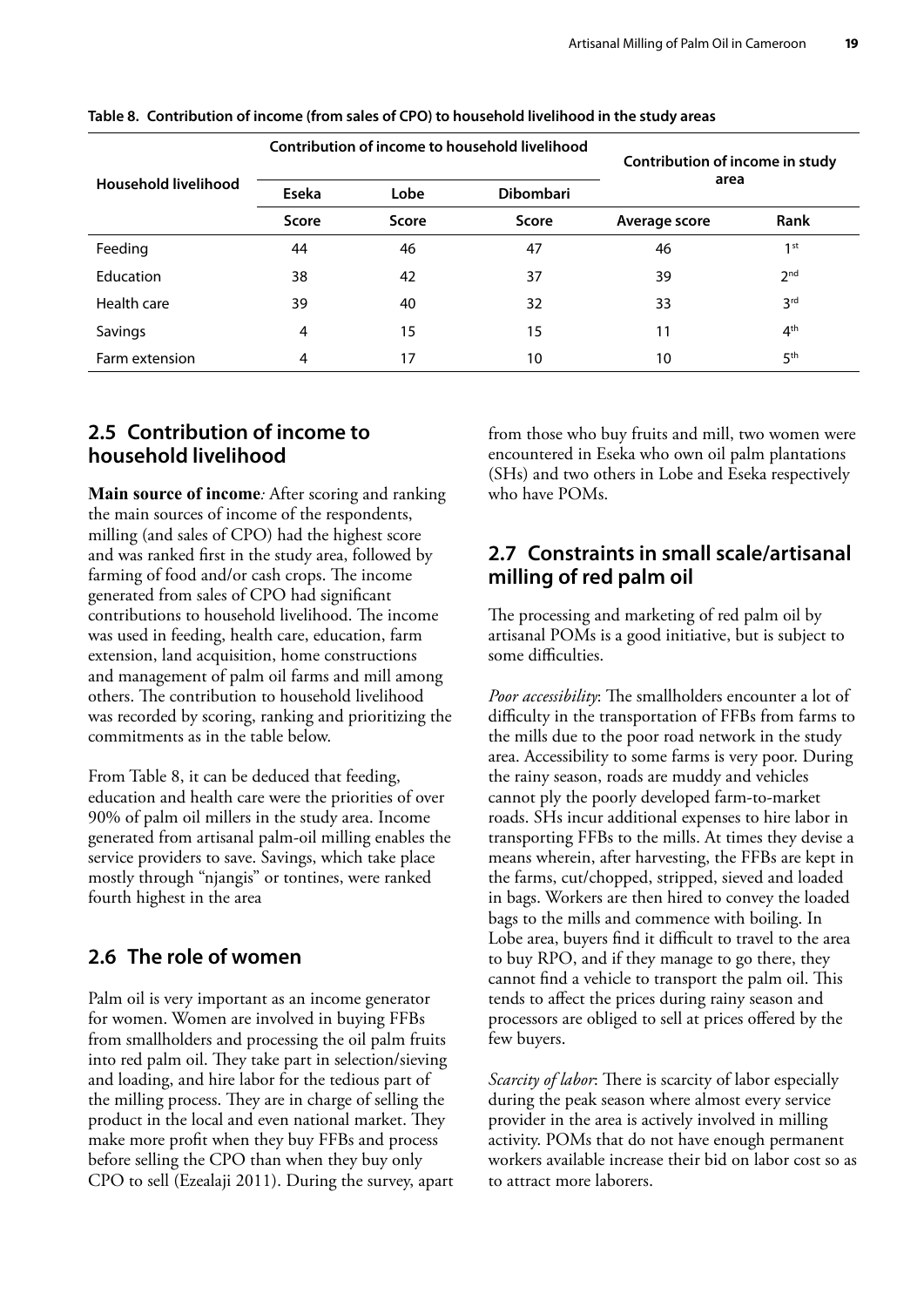<span id="page-28-0"></span>*Accidents:* Minor accidents do occur such as fire burns at the mills, hot oil or sludge spilling on a worker and the inhaling smoke by workers, all of which are detrimental to the health of the workers. Negligence by workers to control fire for proper cooking of fruits at night can lead to fire outbreak in mills as the fire can easily extend to the dry planks usually used to construct the mills.

*Unstable prices*: The prices of RPO are unstable generally and in Eseka and Lobe areas, the state of the roads influences the prices of oil. During rainy season, there is a limited influx of buyers due to bad roads and the prices are reduced.

*Inadequate know-how:* Some of the processors have worked with the agro-industries and have a good knowledge of quality control methods in palm oil milling. More than 80% of the processors have not acquired any training in production of red palm oil. The inadequate know-how of the processors on the technical aspects of the business is a major constraint as reported in Ghana by Akangbe et al. (2011).

*Inadequate capital:* Some of the processing equipment is locally fabricated and requires regular repairs. Some mill owners may abandon their POMs to process fruits in another mill because of machine breakdown that they cannot afford to repair immediately.

*Poor environmental management*: The waste generated from milling activities such as empty fruit bunches,

palm kernel and fiber, and effluent, are disposed around and no waste management scheme has been devised so far. The waste accumulates around the POMs and tends to reduce space/surface area for milling activities. The accumulated waste also pollutes the environment and serves as breeding grounds for mosquitoes.

*Poor dynamics of smallholders' schemes*: The smallholders process and sell the RPO individually without a common price at a particular season of production. They are not informed about improved sustainable processing methods, market strategies or market information systems.

#### **2.8 Oil storage**

Artisanal or small-scale mills simply fill/store the clarified oil in used plastic gallons of 20L "bidon" or 120L (round jar) and store the drums at ambient temperature. Oil to be stored is steamed after processing to prevent coagulation and fractionation and the container is tightly covered to avoid possible airspace that can cause oxidation (FAO 2011). In Eseka, stored oil is usually placed on a plank because the cold from the floor can cause it to solidify quickly. Local perception believes that if the storage conditions are not followed, the stored oil may produce a bad odor and change the color from red to reddish-black.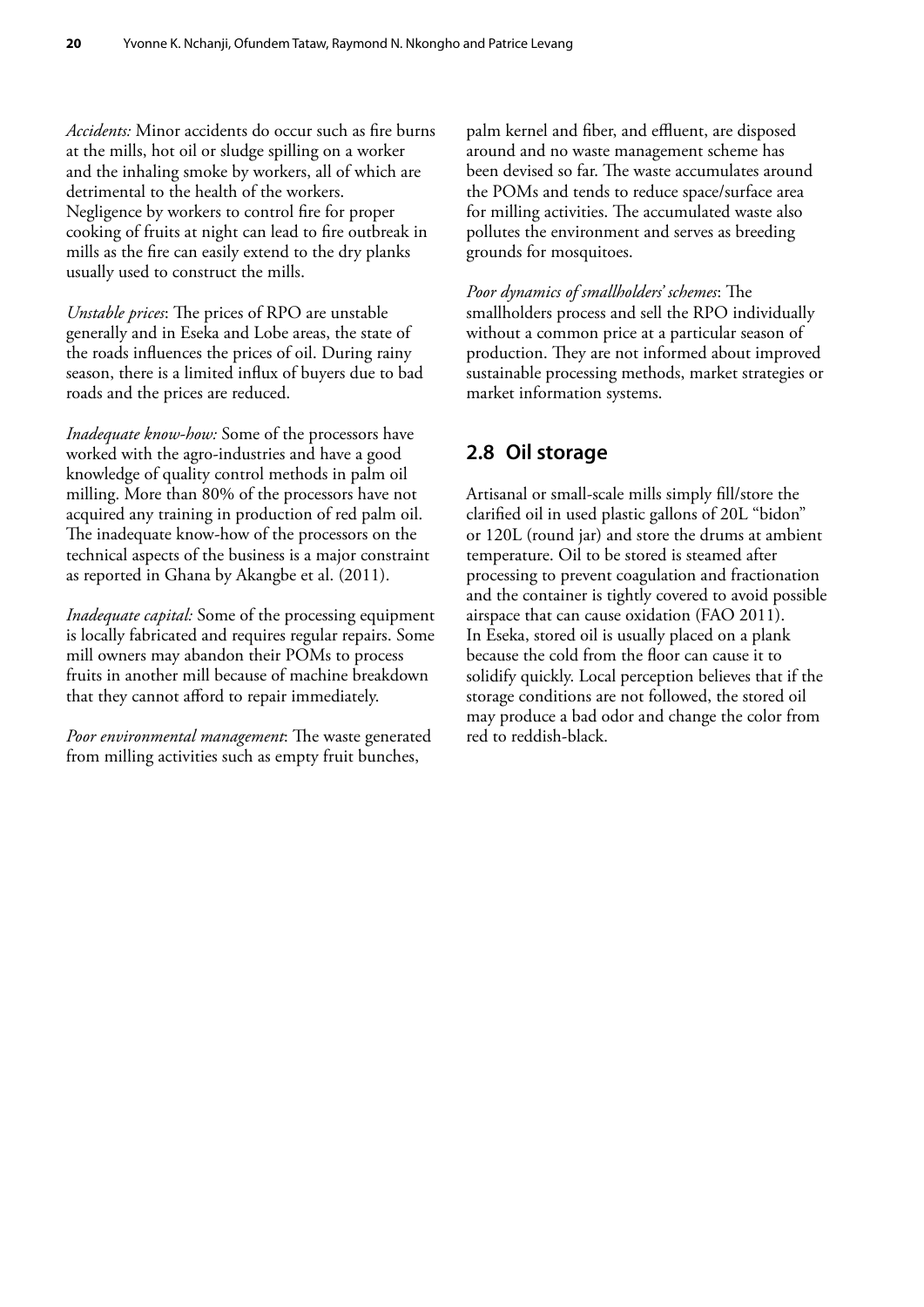### <span id="page-29-0"></span>**3. Conclusion and recommendations**

Men were more involved in the transformation process than women, while women were more involved in the commercialization of palm oil. The role of women in the process was evident in sieving and loading during transformation and buying and selling the CPO in local markets and towns. Both family and hired labor were observed, although family labor was predominant in Eseka.

Commercialization of crude palm oil was observed and recorded to be a lucrative business in the study area. The millers sell the CPO in the village, while buyers come from different parts of the country to purchase in gallons of 20L and 30L, as well as drums of 120L and 200L. The prices vary with the season of production wherein it is low in peak season, increases through low season and is more expensive in "mid-peak".

Ameliorations in the transformation and sales of CPO depend on the variety of oil palm in the plantation, the type of machinery and operations, the labor force and the quality control methods put in

place. Smallholders should come together and form a dynamic scheme that can enable them to improve on their oil palm plantations, processing equipment and methods, as well as on marketing strategies that provide access to market information systems of CPO in towns, cities and internationally.

Moreover, women should be given the opportunity to acquire land to establish oil palm plantations and palm oil mills. Women are very dynamic and their role in the transformation and commercialization of CPO will go a long way to improve on local livelihoods. Women groups should be trained on modern soap-making techniques using oil extracted from the mesocarp and endocarp of palm fruits.

Traditional milling methods served as a foundation to modern milling of palm oil. The incorporation of artisanal milling in policies of oil palm processing may serve as a rescue mission in the foreseeable future. This will generate more income and enable them to gain capital for diverse activities.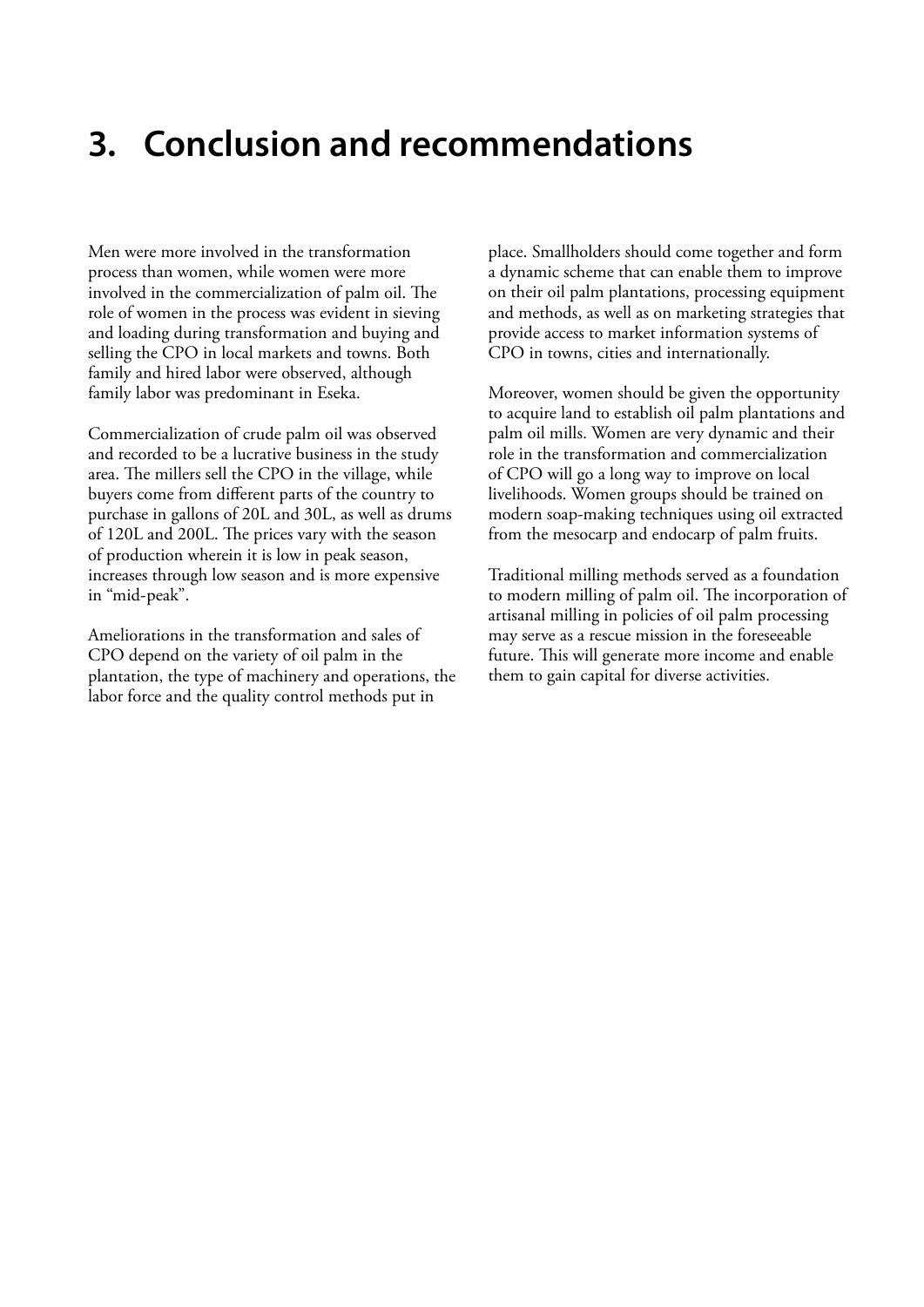### <span id="page-30-0"></span>**4. References**

Adegeye AJ. 1993. *Farmers Support Team*. Ceiba Ceigy Nig. Ltd. 10-14.

Affandi Yusoff MS, Cheong L-Z, Tan C-P, Long K and Lai O-M. 2010. Physicochemical, textural and viscoelastic properties of palm diacylglycerol bakery shortening during storage. *J. Sci. Food Agric.* 90: 2310–2317. doi: 10.1002/jsfa.4088.

Akangbe JA, Adesiji GB, Fakayode SB and Aderibigbe YO 2011. Towards palm oil selfsufficiency in Nigeria: Constraints and training needs nexus of palm oil extractors*. Journal of Human Ecology* 33(2):139–145.

Atinmo T and Bakre AT. 2003. Palm fruit in traditional African food culture. *Asia Pacific Journal Clinical Nutrition* 12(3):350–354.

Babatunde OO, Ige MT and Makanjuola GA. 2003. Effect of sterilization on fruit recovery in oil palm fruit processing. *Journal of Agricultural Engineering Research* 41(2):75–79.

Badmus GA. 1991. NIFOR Automated Small Scale Oil Palm Fruit Processing Equipment — its need, development and cost effectiveness: Proceedings 1991 International. Oil Palm Conference Chemistry and technology. In Basiron Y, et al, ed. *Palm Oil Res. Inst*. Malaysia, Kuala Lumpur [13.4.4], 20–31.

Bakoume C and Mahbob BA. 2006. Cameroon offers palm oil potential. *Oils and fats International* 3:25–26.

Bakoumé C, Jannot C, Rafflegeau S, Ndigui B. and Weise S. 2002. Revue du secteur rural. Rapport palmier. Yaoundé: Integrated Research Application and Development (IRAD), Agricultural Research for Development (CIRAD), International Institute of Tropical Agriculture (IITA), Food and Agriculture Organization (FAO).

- Carrere R. 2010. *Oil palm in Africa: Past, present and future scenarios*.: World Rainforest Movement Series on tree plantations 15. December, Montevideo.
- Carrere R. 2006. Oil palm: The expansion of another destructive monoculture. Oil palm: From cosmetics to biodiesel. Colonization lives on. World Rainforest Movement, Montevideo**.**

Chaw MC and Ma AN. 2007. Processing of fresh palm fruits using microwaves. *International Microwave Institute* 40(3):165–173.

Corley RHV and Tinker PB. 2003. The Oil Palm. 4th Ed. John Wiley and sons, Hoboken, New Jersey, USA. 541 p.

Ezealaji NLO. 2011 Economics of Palm oil storage and marketing in Imo State, Nigeria. African Journal of Marketing Management, 3(10):253-260.

Hoyle D and Levang P. 2012. Oil palm development in Cameroon. Ad hoc Working Paper. World Wide Fund for Nature WWF , Institut de Recherche pour le Développement(IRD), Centre for International Forestry Research (CIFOR), Yaoundé, Cameroon.

Ibeckwe UC. 2008. Role of women in oil fruit processing and marketing in Imo State, Nigeria. *Social Science* 3(1):61–65.

Ibitoye OO, Akinsorotan AO, Meludu NT and Ibitoye BO. 2011. Factors affecting oil palm production in Ondo state of Nigeria. *Journal of Agriculture and Social Research (JASR*) 11(1).

Jannot C. 2000. Mémo sur le petit matériel de transformation des régimes de palme. CERNA, CIRAD, Freie Universität Berlin, SRPH

Ngando EGF, Mpondo MEA, Dikotto EEL and Koona P. 2011. Assessment of the quality of crude palm oil from smallholders in Cameroon. *Journal of Stored Products and Postharvest Research*, 2(3):52–58.

Owolarafe OK. Taiwo EA and Oko OO. 2008. Effect of processing conditions on yield and quality of hydraulically expressed palm oil. *International Agro-Physics* 22(4):349–352.

Poku K. 2002. Small-scale palm oil processing in Africa FAO Agricultural Services Bulletin. 148. Rome: Food and Agriculture Organization.

Rieger M. 2012. Oil Palm Taxonomy. [www.fruit](http://www.fruit-crops.com)[crops.com.](http://www.fruit-crops.com)

Ross SA, Westerfield RW and Jordan BD 2001. *Essentials of Corporate Finance.* 3rd ed. McGraw-Hill Book; New York Company .

Tan C, Ghazali HM, Kuntom A, Tan C, and Ariffin AA 2009. Extraction and physiochemical properties of low free fatty acid properties crude palm oil. *Food Chemistry* 113: 645–650.